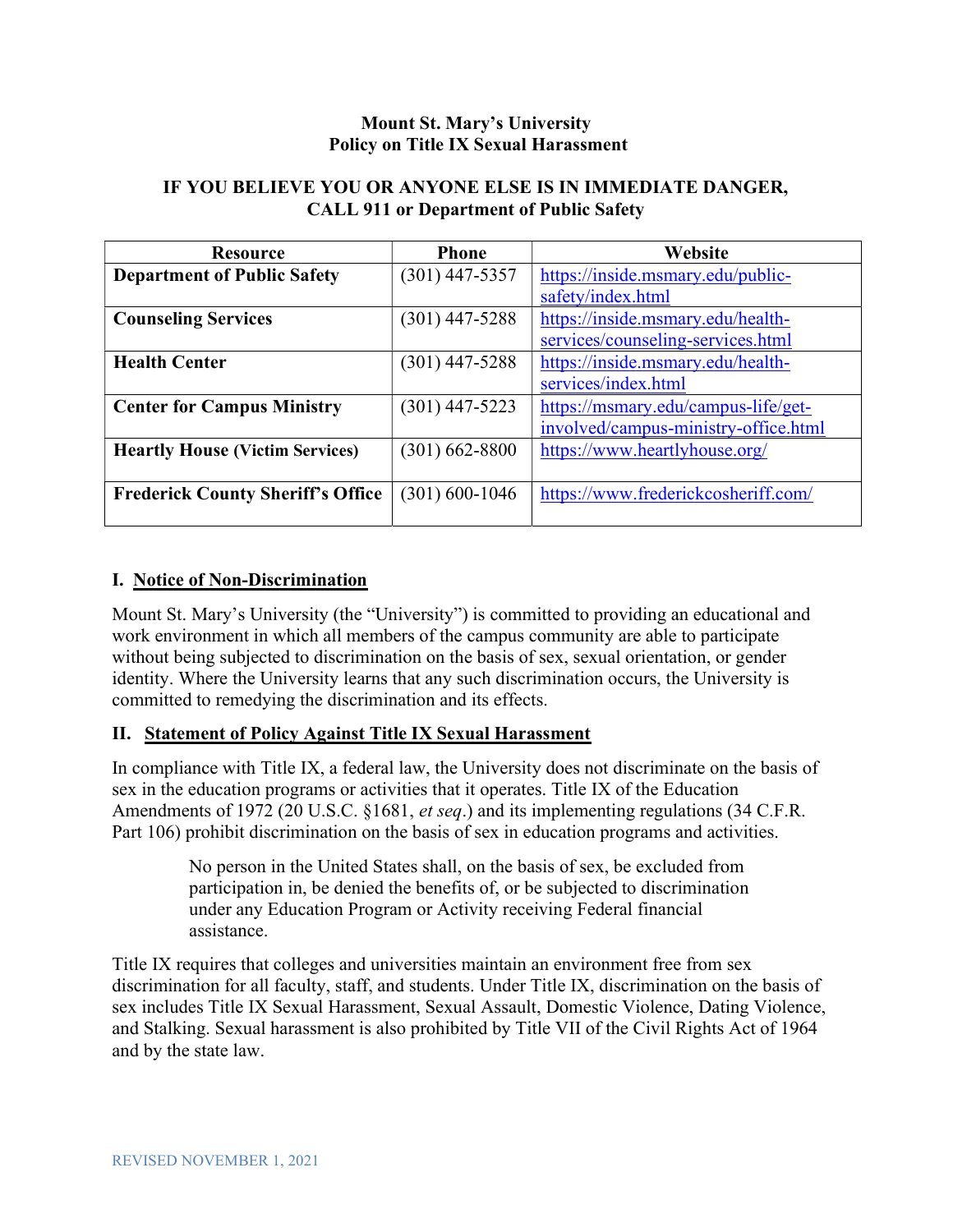Inquiries about the application of Title IX and its regulations may be referred to:

#### Gregory Kuester, J.D.

Title IX Coordinator McGowan Student Center 301-401-6455 g.f.kuester@msmary.edu titleix@msmary.edu

## OR

### Levi Esses, Ed.D

Dean of Students Deputy Title IX Coordinator McGowan Student Center 301-447-5475 l.k.esses@msmary.edu

### Kristin Hurley, SPHR

Director of Human Resources Deputy Title IX Coordinator Bradley Hall 301-447-5522 k.hurley@msmary.edu

### John D. Love, Ph.D.

Associate Professor of Systematic and Moral Theology-Seminary Deputy Title IX Coordinator Seminary-Keating Hall 301-447-8323 jlove@msmary.edu

## OR

Assistant Secretary for Civil Rights U.S. Department of Education, Office for Civil Rights ocr@ed.gov 800-421-3481

## III. Scope of this Policy

This Policy on Title IX Sexual Harassment Discrimination (the "Policy") applies to all employees (faculty, staff, all other non-student employees), and all students. This Policy addresses only Title IX Sexual Harassment, as defined in this Policy. Allegations of discrimination based upon other protected traits and allegations of sex discrimination that do not fall within this Policy's definition of Title IX Sexual Harassment will be addressed under other

### Justine Miller

Assistant Athletic Director for Student Athlete Support/SWA Deputy Title IX Coordinator Knott Athletic Recreation Convocation Center 301-447-6782 justine\_miller@msmary.edu

### Elizabeth Stoehr

Assistant Director of Residence Life Deputy Title IX Coordinator McGowan Student Center 301-447-5364 e.p.stoehr@msmary.edu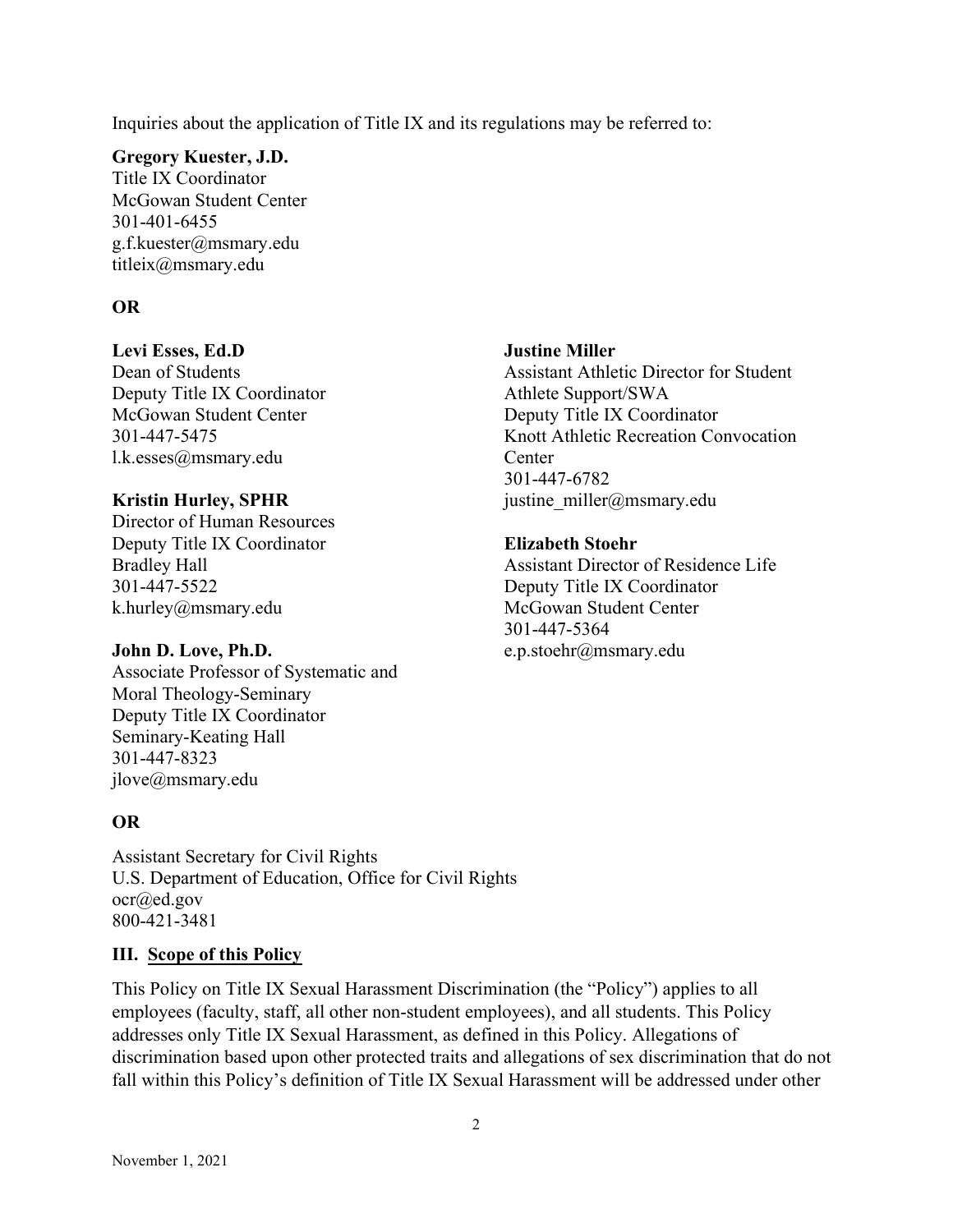University policies, including other applicable discrimination policies and procedures, as contained in the Code of Student Conduct and Governing Documents.

Title IX Sexual Harassment is defined as conduct:

- 1. On the basis of sex,
- 2. That occurs within the University's Education Program or Activity,
- 3. Within the United States, and
- 4. Involves
	- (a) a University Employee conditioning the provision of an aid, benefit, or service on an individual's participation in unwelcome sexual conduct;
	- (b) unwelcome conduct that is determined by a reasonable person to be so severe, pervasive and objectively offensive that it effectively denies a person equal access to the University's Education Program or Activity;
	- (c) Sexual Assault;
	- (d) Dating Violence;
	- (e) Domestic Violence; or
	- (f) Stalking.

All allegations of Title IX Sexual Harassment will be addressed according to this Policy.

The University may take action against third Parties who engage in conduct prohibited by this Policy in connection with a University Education Program or Activity. In such circumstances, the University will determine whether to apply this Policy or another policy or procedure.

This Policy applies when any Employee of the University is alleged to have engaged in Title IX Sexual Harassment as defined by this Policy. To the extent this Policy is inconsistent with any provisions of any faculty or Employee handbook, policy, or procedure, because this Policy on Title IX Sexual Harassment is mandated by federal law, this Policy shall prevail. Federal law requires the University to use the same Standard of Evidence in all matters alleging Title IX Sexual Harassment, which, therefore, fall within this Policy. The University has no discretion to do otherwise.

All Employees who have experienced Title IX Sexual Harassment, who have provided a Report alleging Title IX Sexual Harassment, or have been alleged to have engaged in Title IX Sexual Harassment can seek confidential assistance through the Employee Assistance Program:

http://www.wellspaneap.org/

# IV. Defined Terms

This Policy uses many defined terms, indicated by the capitalization of the first letter(s) in the term. All defined terms are included in a Glossary at the end of the Policy. The definitions in the Glossary are important to a complete understanding of this Policy.

# V. Responsibilities of the Title IX Coordinator and Deputy Title IX Coordinators

The Title IX Coordinator coordinates the University's efforts to comply with Title IX, including overseeing this Policy and the publication and dissemination of information required by Title IX. The Title IX Coordinator's responsibilities include: (1) receiving and responding to Reports of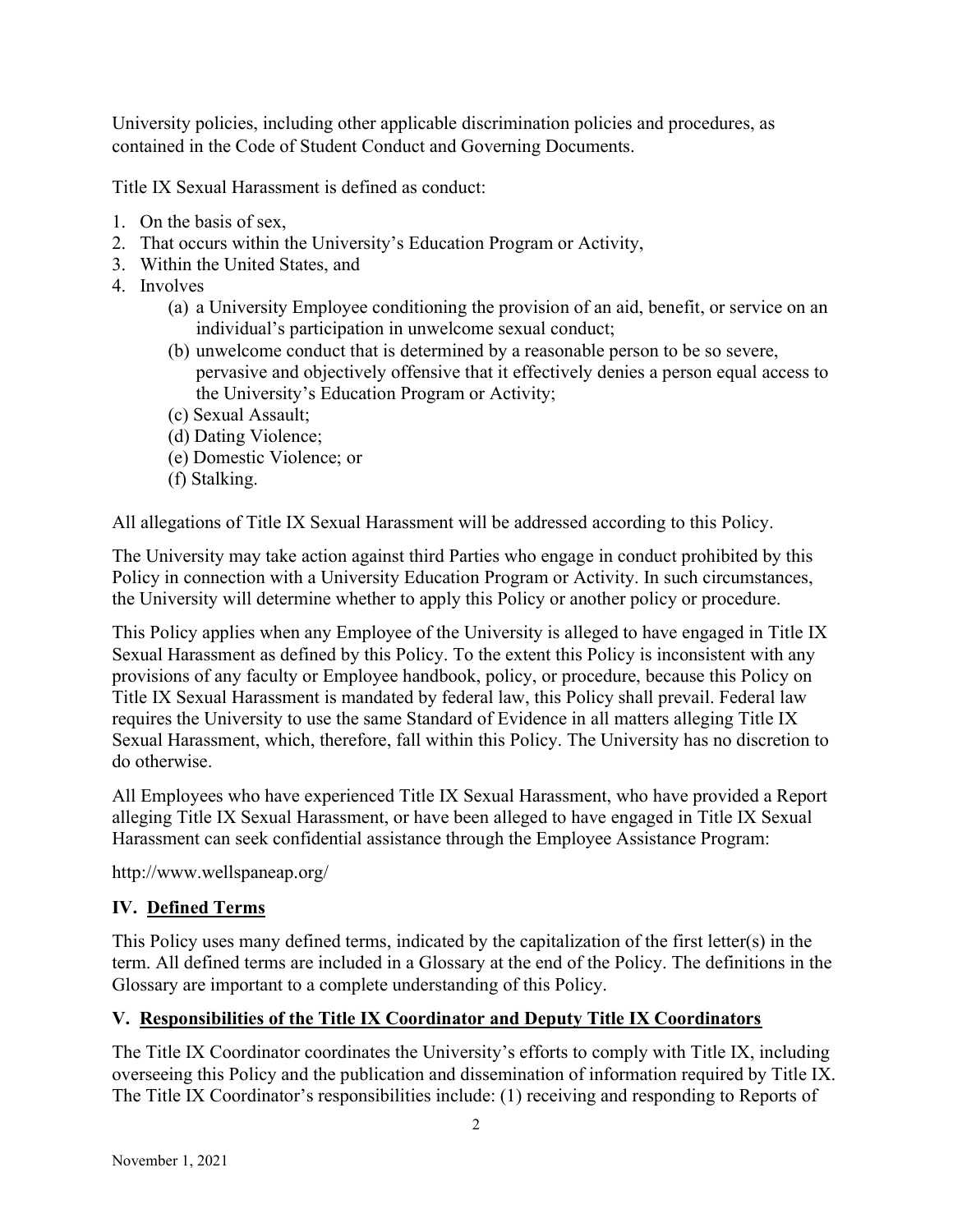conduct that may constitute a violation of this Policy; (2) coordinating the effective implementation of Supportive Measures; (3) designating Investigators, Facilitators, and Decision-Makers to act pursuant to the Grievance Process; (4) ensuring that the technology needed to conduct and record hearings is available; (5) implementing any Remedies or discipline imposed by a Decision-Maker upon a finding of a violation of this Policy; and, (6) complying with the record-keeping requirements of this Policy.

The Deputy Title IX Coordinator supports the Title IX Coordinator in fulfilling their role and responsibilities and may serve as the Title IX Coordinator's designee to carry out any response, action, initiative, project, or other responsibility outlined in this Policy.

An individual requiring emergency support should call 911 or the Department of Public Safety at 301-447-5911. An individual requiring non-emergency support should contact the Title IX Coordinator, or other resources provided in this Policy.

## VI. Reports of Potential Violations of this Policy

The University strongly encourages anyone who has information about a potential violation of this Policy to provide a Report to the Title IX Coordinator or another Campus Official. Any person may provide a Report of a potential violation to the Title IX Coordinator in person, by mail, by phone, or by email. Reports by email can be made at any time, including outside of regular business hours.

A Report does not constitute a Formal Complaint. The procedure for filing a Formal Complaint is described in this Policy.

Any Campus Official who receives information or who otherwise has information about a potential violation of this Policy is required to provide the information received, in full, to the Title IX Coordinator.

## VII. Reporting to Law Enforcement, Seeking Treatment, Civil Remedies

A Complainant has the right to file criminal charges with an appropriate law enforcement agency. At the request of a Complainant, the University's Department of Public Safety or Title IX Coordinator will promptly assist the Complainant in contacting the appropriate law enforcement agencies. The following law enforcement agencies may have jurisdiction over incidents that occur on or near campus:

- o Frederick County Sheriff's Office: 301-600-1046
- o Maryland State Police: 410-379-9700

A Complainant who wishes to seek medical attention may request cooperation and support of the Department of Public Safety, which will provide prompt cooperation in obtaining medical attention, including transport to one of the hospitals listed below.

- o Gettysburg Hospital, 147 Gettys St., Gettysburg, PA 17325 (13 miles)
- $\circ$  Frederick Health Hospital, 400 W. 7<sup>th</sup> St., Frederick MD 21701 (21 miles)
- o Meritus Health, 11116 Medical Campus Rd., Hagerstown, MD 21742 (23 miles)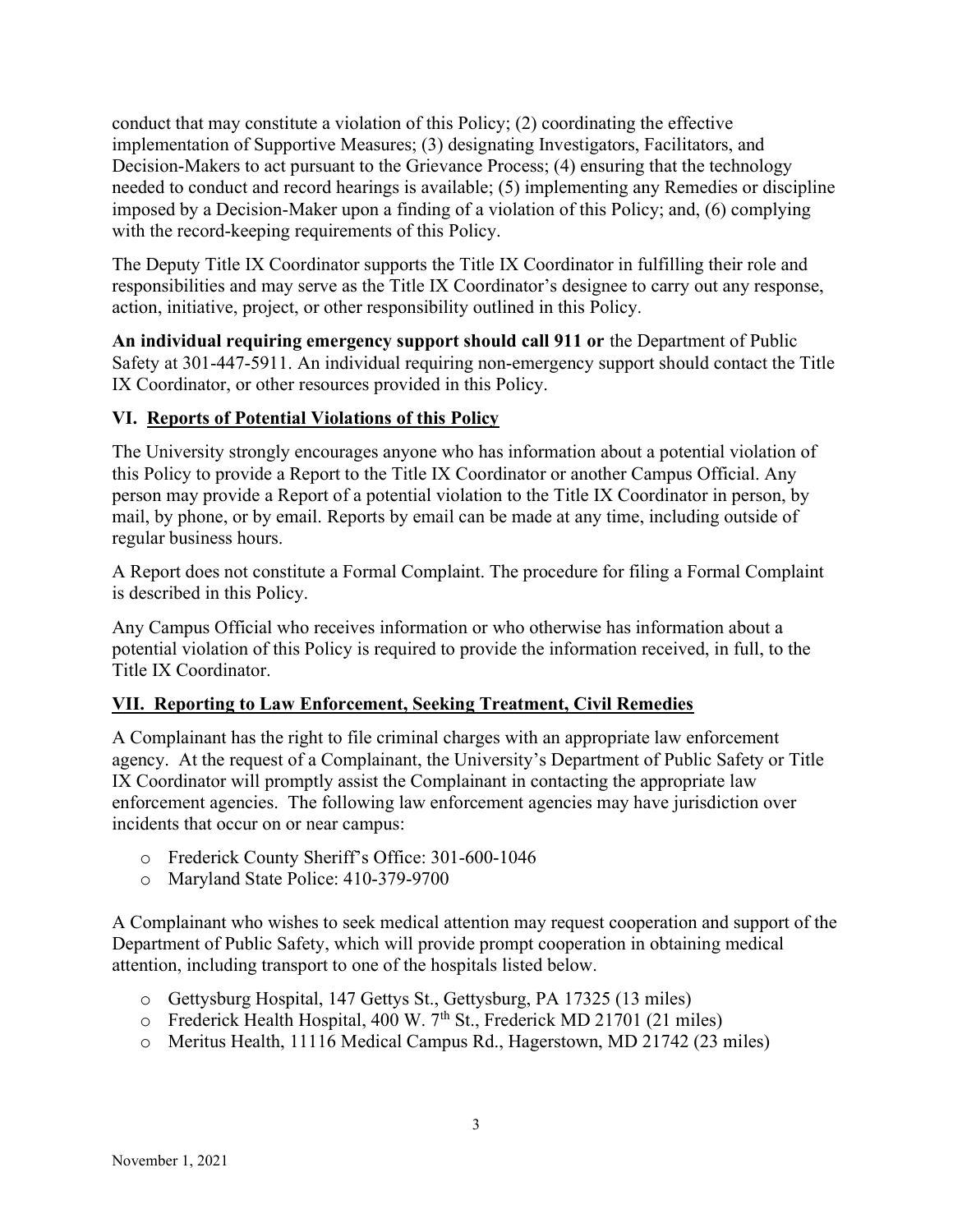The hospital nearest to campus equipped with the Maryland Department of State Police Sexual Assault Evidence Collection Kit is Frederick Health Hospital. Gettysburg Hospital is also able to collect forensic evidence of a sexual assault.

The University offers counseling to any Complainant, Respondent, or any other student through its Counseling Center. Other counseling and supportive measures are available from the Resources noted above.

## Civil Remedies

Individuals experiencing harassment or discrimination have the right to file a complaint with the United States Department of Education:

> U.S. Department of Education Office for Civil Rights (OCR) 400 Maryland Avenue, SW Washington, DC 20202-1100 Customer Service Hotline: (800) 421-3481 Facsimile: (202) 453-6012 TDD: (877) 521-2172 OCR@ed.gov http://www.ed.gov/ocr

## VIII. Response to Potential Violations of this Policy

When the Title IX Coordinator or a Campus Official receives a Report, the University will respond by: (A) equitably offering Supportive Measures to the Complainant and Respondent, whether or not a Formal Complaint is filed; and (B) imposing disciplinary sanctions or other actions that are not Supportive Measures upon the Respondent only when the Respondent is found responsible for a violation of this Policy through a completed Grievance Process. Notwithstanding the foregoing, the University may impose an emergency removal or administrative leave as provided in this Policy.

## IX. Initial Assessment

## A. Purpose

When the Title IX Coordinator receives a Report of alleged Title IX Sexual Harassment or a Formal Complaint alleging Title IX Sexual Harassment, the Title IX Coordinator will seek to gather information to undertake an initial assessment of any risk of harm to individuals or to the campus community and the description of the alleged misconduct in order to evaluate the appropriate response.

## B. Addressing Risk of Harm

The Title IX Coordinator will take any action necessary to address any risk of harm identified by the Title IX Coordinator, including implementation of Supportive Measures, initiation of actions designed to protect the larger campus community, or Emergency Removal of a Respondent. A decision to remove a Respondent from campus pending the Grievance Process will follow the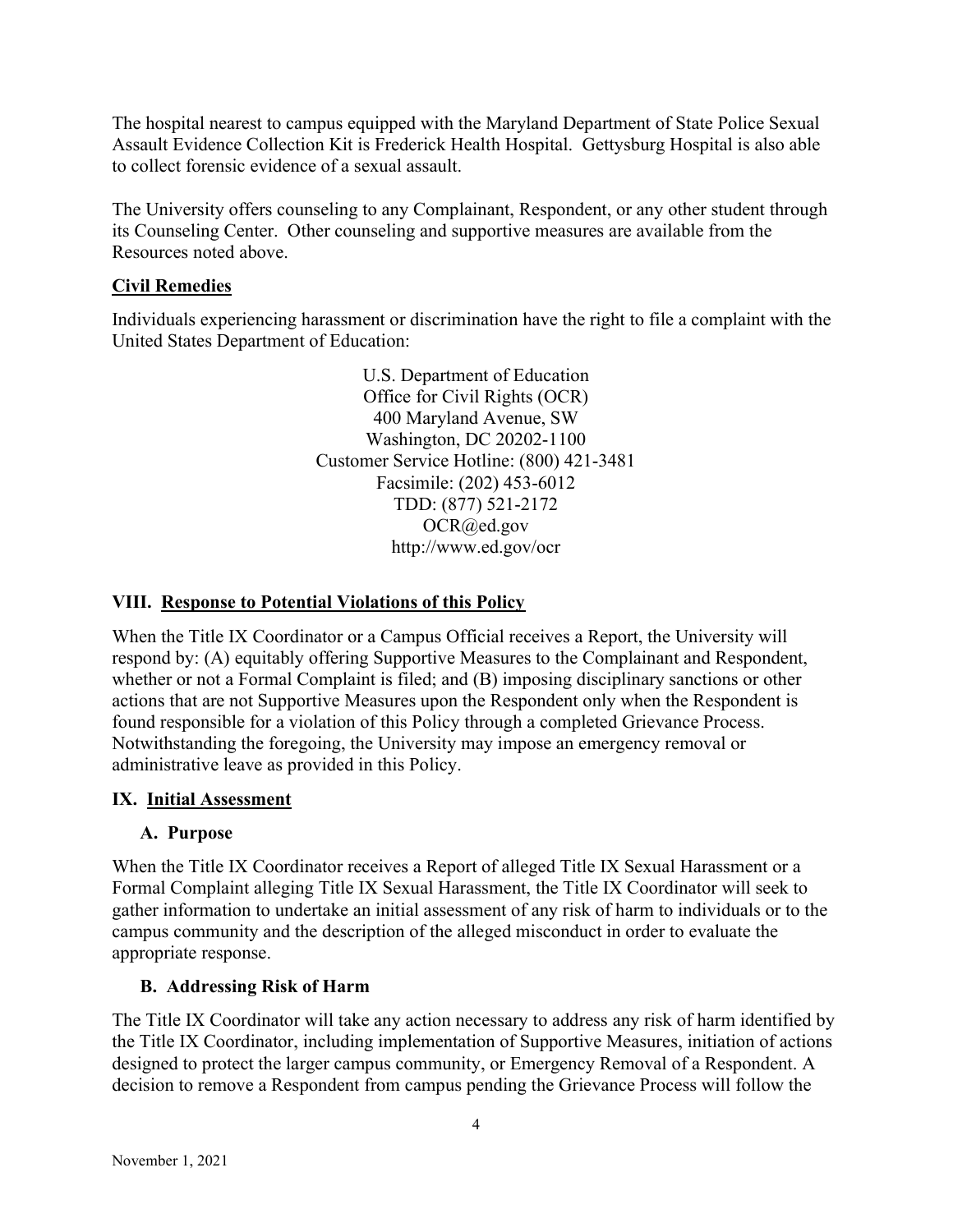Emergency Removal of a Respondent process described in this Policy. At the Title IX Coordinator's discretion, other Campus Officials may be included in this initial assessment.

## C. First Step in the Assessment

The first step of the assessment is an evaluation of the Report. When possible, this may involve a direct conversation with Complainant and/or Witnesses. The purposes are to:

- assess the nature and circumstances of the allegations;
- address the immediate physical safety and emotional well-being of the Complainant;
- assess any risk to the greater University community;
- notify the Complainant of the right to contact law enforcement (or not) and seek medical treatment;
- provide the Complainant with information about on- and off-campus resources;
- discuss the range and implementation of Supportive Measures;
- enter the Report into the University's report management system;
- assess the Reported conduct for the need for a timely warning under the Clery Act; and
- explain the University's policy prohibiting retaliation.

# D. Determination After Initial Assessment

After the initial assessment of the information gathered, the Title IX Coordinator will take one of the following steps regarding the Grievance Process:

# 1. Initiate the Grievance Process

If the Title IX Coordinator determines that the alleged misconduct falls within this Policy and a Formal Complaint has already been submitted, the Title IX Coordinator will proceed to initiate the Grievance Process, unless the Formal Complaint proceeds to Informal Resolution.

If a Formal Complaint has not yet been submitted, the Title IX Coordinator will advise the Complainant that a Formal Complaint is required to initiate an investigation. The Title IX Coordinator will provide the method for submitting a signed Formal Complaint. Once a signed Formal Complaint is submitted, the Title IX Coordinator will proceed to initiate the Grievance Process, unless the Formal Complaint proceeds to Informal Resolution.

If the Complainant determines not to file a Formal Complaint, and the Title IX Coordinator determines, in their discretion, that the allegations must be investigated, the Title IX Coordinator may initiate the Grievance Process by completing and signing a Formal Complaint.

# 2. Refer for Action Pursuant to Different Policy

With or without a Formal Complaint, when the initial assessment concludes with a determination that the alleged misconduct does not fall within the scope of this Policy but involves conduct that, if found to have occurred, violates another University policy, the matter will be referred for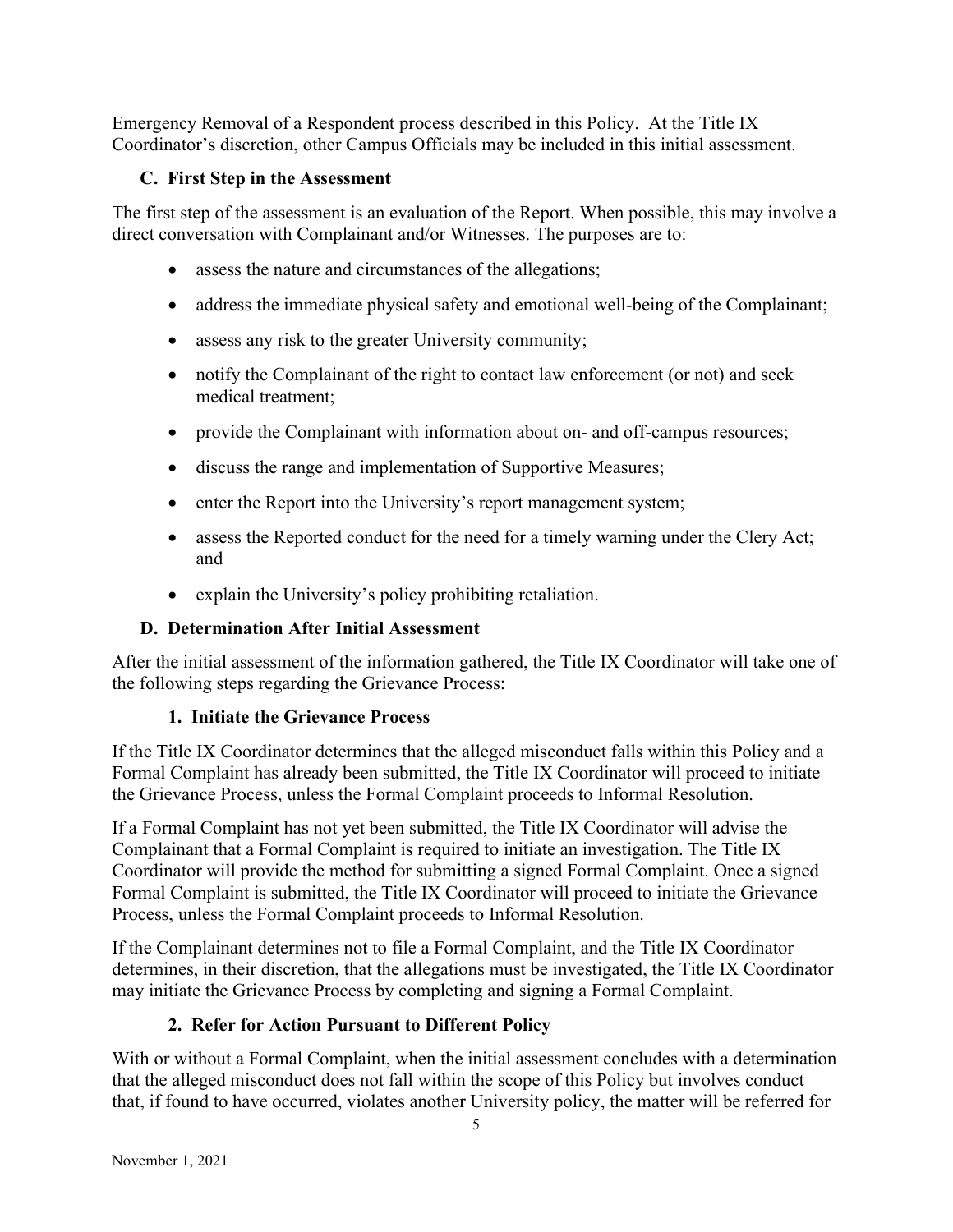further action under the applicable policy. The determination regarding next steps will be communicated to the Parties in writing.

# E. Amnesty

Sometimes, people are hesitant to report to University officials or participate in resolution processes because they fear that they themselves may be accused of other policy violations, such as underage drinking. It is vital that members of the campus community come forward to share information about potential violations of this Policy. To encourage reporting, the University provides amnesty for certain drug and alcohol policy violations or other minor policy violations to persons who, in good faith, report conduct prohibited by this Policy to the University or a law enforcement officer and to persons who, in good faith, participate in an investigation under this Policy. Under this amnesty provision, the University will not impose disciplinary sanctions for that person's own violations of University drug and alcohol policies, COVID-19 policies, or other similar minor policy violations, for conduct that occurred during or near the time of conduct prohibited under this policy, as long as the person's conduct did not place the health or safety of another person at risk. The University may impose educational sanctions, as needed, to those who report conduct prohibited under this Policy.

# X. Supportive Measures

The Title IX Coordinator will contact the Complainant and Respondent to discuss the availability of Supportive Measures. Supportive Measures are available with or without the filing of a Formal Complaint. In determining the Supportive Measures to be provided, the Title IX Coordinator will make an individualized determination, considering Complainant's wishes and other relevant factors, of the non-disciplinary, non-punitive measures that will be provided to the Complainant and Respondent to restore or preserve equal access to the University's Education Programs or Activities, to protect the safety of the Parties, and/or to deter Title IX Sexual Harassment.

All Supportive Measures will be provided without fee or charge and without unreasonably burdening the other Party. Supportive Measures will be maintained as confidential by the University to the extent that confidentiality will not impair the ability to provide the Supportive Measures.

Examples of Supportive Measures that may be implemented by the University include:

- Academic extensions or adjustments
- Campus escort services
- Changes in housing
- Counseling
- Increased security or monitoring of certain areas of the campus
- Changes in work schedules or locations
- Modifications of class or activity schedules
- Mutual no contact orders

# XI. Emergency Removal of a Respondent

The University may implement emergency removal of a Respondent, whether or not a Formal Complaint has been submitted if there is an immediate threat to the physical health or safety of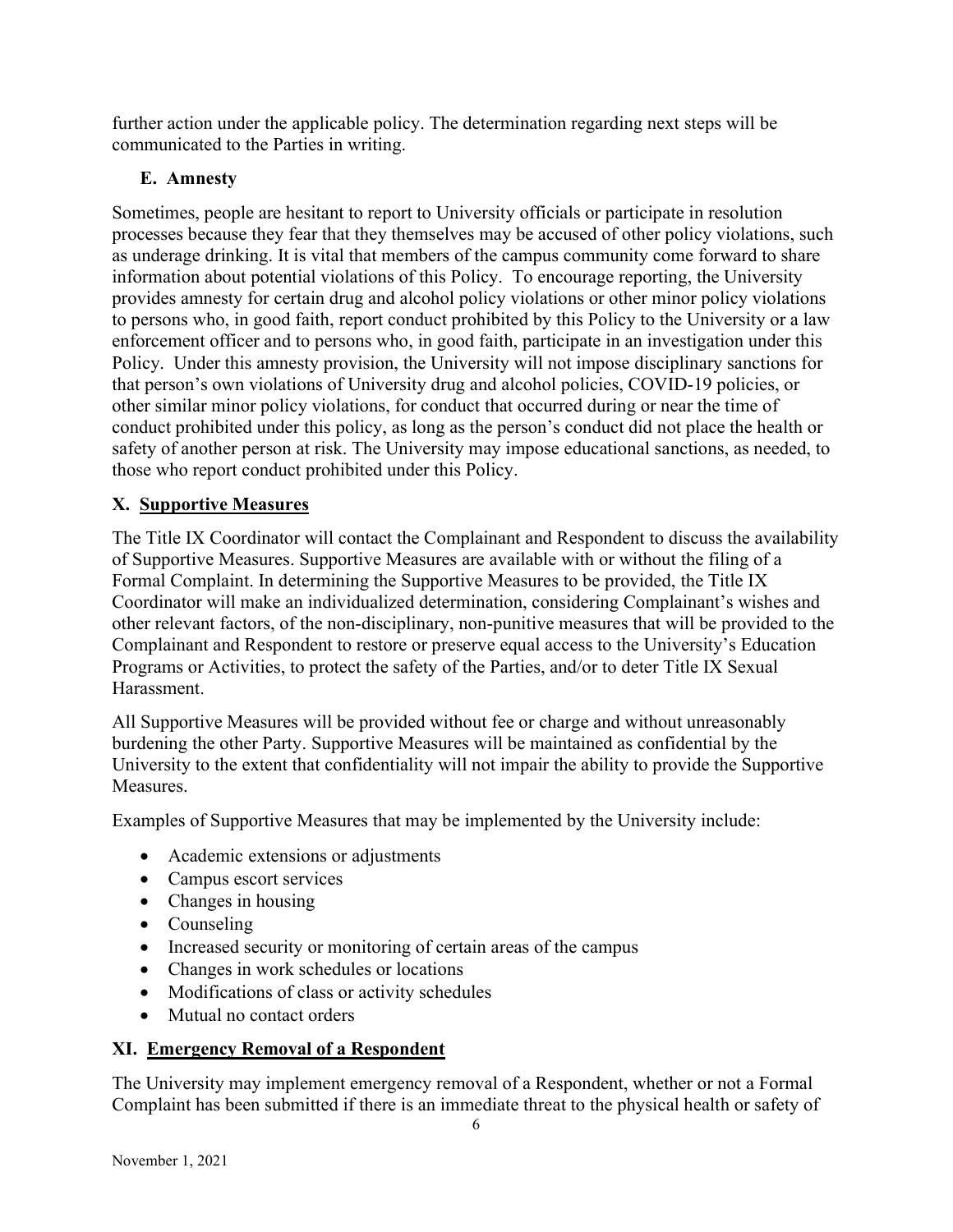any student or other individual that arises from allegations of conduct that could constitute a violation of this Policy.

Prior to implementing an emergency removal, the University will first gather information to undertake an individualized safety and risk analysis. The analysis will be conducted by Campus Officials free from bias or conflict of interest, who have relevant knowledge and experience, and who will not serve as Decision-Maker in any later Grievance Process related to the student being evaluated for potential removal.

## A. Factors to be Considered

The analysis of whether an immediate threat to the physical health and safety risk exists will focus on the specific Respondent and consider the specific circumstances arising from the allegations of Title IX Sexual Harassment that potentially pose an immediate threat to a person's physical health or safety. If a person expresses a subjective fear, the University will consider it and will also apply an objective reasonable person standard. The University will consider the Respondent's propensity, opportunity, and ability to carry out a stated or potential threat. The analysis will evaluate whether Supportive Measures or other less restrictive means can negate or sufficiently minimize the threat. As part of its analysis, the University may rely on objective evidence and current medical knowledge and may consult with a licensed evaluator to analyze the information gathered. The University shall also consider Respondent's rights, if any, under applicable federal and/or state disability laws.

The relationship between a threat and the physical health or physical safety of any student or other individual will also be carefully evaluated. In some but not all cases, threatening speech or virtual interactions without an associated action may rise to the level of a threat to physical health or physical safety. If the threat posed is in the nature of potential emotional impact only, the University will instead focus on identifying appropriate Supportive Measures.

The University will also closely examine whether the threat arises from allegations of conduct that could constitute Title IX Sexual Harassment under this Policy. As an example, an immediate threat to physical safety is likely present when a Respondent threatens physical violence against the Complainant in response to the Complainant's allegations of verbal harassment by the Respondent. Threats of self-harm will be addressed under other applicable policies. If the individualized safety and risk analysis results in a determination that a Respondent's actions pose an immediate and identified threat, but do not arise from allegations of Title IX Sexual Harassment, the University will respond pursuant to other applicable policies and/or procedures.

The University's assessment of the appropriateness of emergency removal will account for its multiple potential impacts, including: whether providing Supportive Measures will be sufficient to ensure equal educational access; the adverse impacts of separating a Respondent from educational opportunities and benefits; the protection of the health and safety of the University's community; and, the anticipated timeline of an investigation and hearing. Because these evaluations are necessarily fact specific, in some cases the University may determine that restricting a Respondent's participation in specific programs or activities will adequately address the situation.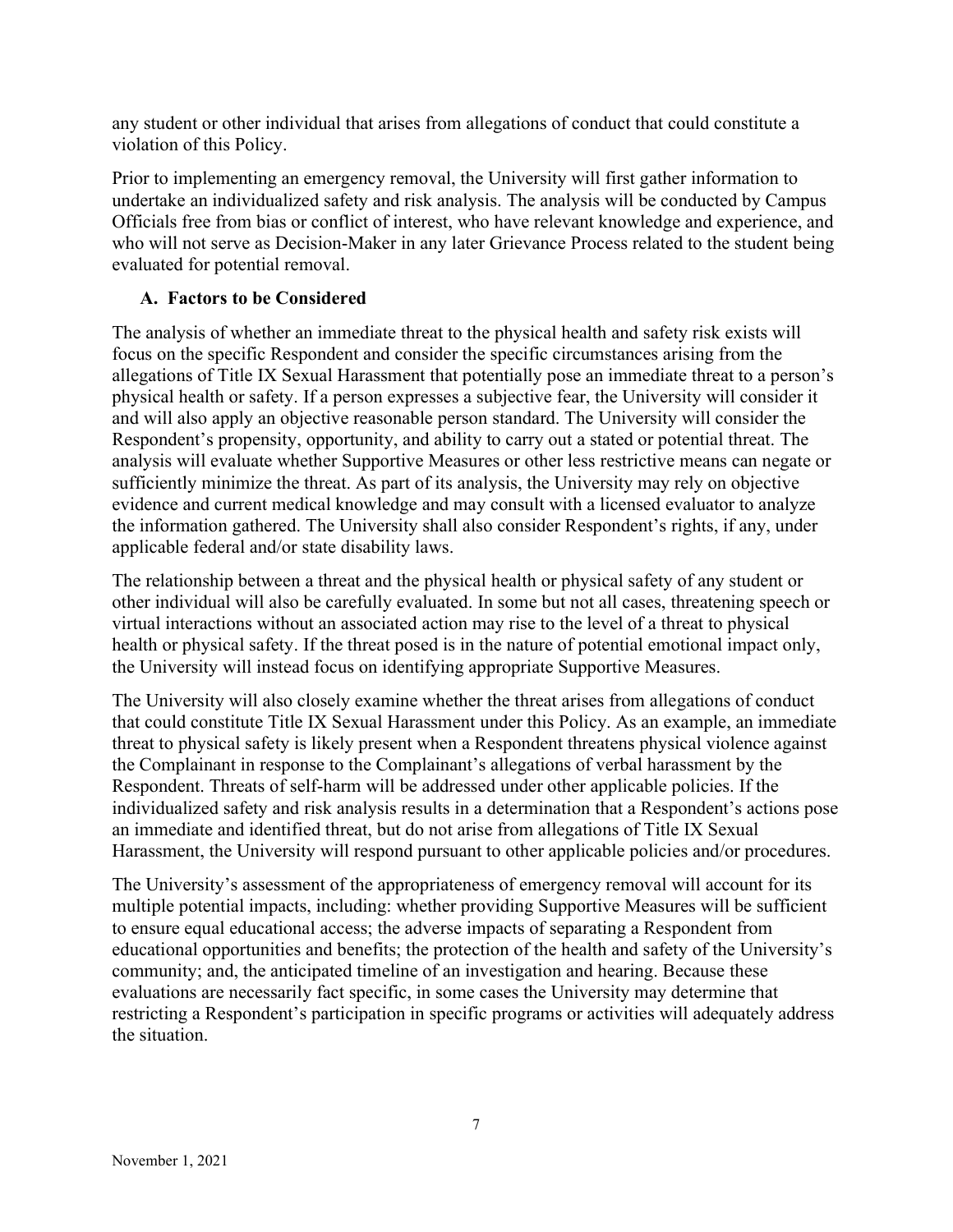### B. Emergency Removal is Neither Discipline Nor a Determination of Responsibility

At all stages of the process, the University will ensure that an emergency removal will not impose a premature sanction on the Respondent or circumvent the Grievance Process. An emergency removal does not equate to a determination that a Respondent has engaged in a violation of this Policy and will not result in a presumption of responsibility in any subsequent Grievance Process.

## C. Notice of Emergency Removal and Appeal

In the event the University determines that emergency removal of a Respondent is appropriate, the Respondent will be notified immediately in writing. The written notice will include details about the specifically identified emergency threat of physical safety or harm underlying the decision, as well as information about the Respondent's immediate opportunity to challenge the removal decision by filing an Appeal.

### XII. Placement of Employee on Administrative Leave

In the event a Formal Complaint alleges conduct that could constitute Title IX Sexual Harassment Discrimination and identifies an Employee as Respondent, the University may decide to place the Respondent on administrative leave, in emergency and non-emergency situations. The purpose of such an administrative leave is to allow a temporary separation of the Employee while the Grievance Process is ongoing. The University will determine the terms and conditions of the leave on a case-by-case basis. The decision process for placing an Employee-Respondent on leave will respect their rights under Title VII, the Americans with Disabilities Act, and all other applicable employment laws.

## XIII. Grievance Process for Formal Complaints

## A. Overview

All entitlements established in this section apply equally to the Parties. The Grievance Process applies when a Formal Complaint is signed and submitted, whether by a Complainant or by the Title IX Coordinator on behalf of the University. This process is grounded in a presumption that a Respondent is not responsible unless and until a Determination of Responsibility at the conclusion of this process. The standard of review for determinations regarding responsibility is a preponderance of the evidence standard. The preponderance of evidence standard of proof is met when the evidence shows that it is more likely than not that an allegation is true.

## B. Filing of Formal Complaint

The Grievance Process begins with the filing of a Formal Complaint that alleges that a Respondent has engaged in Title IX Sexual Harassment, is signed by the Complainant or the Title IX Coordinator, and requests that the University investigate the allegation of Title IX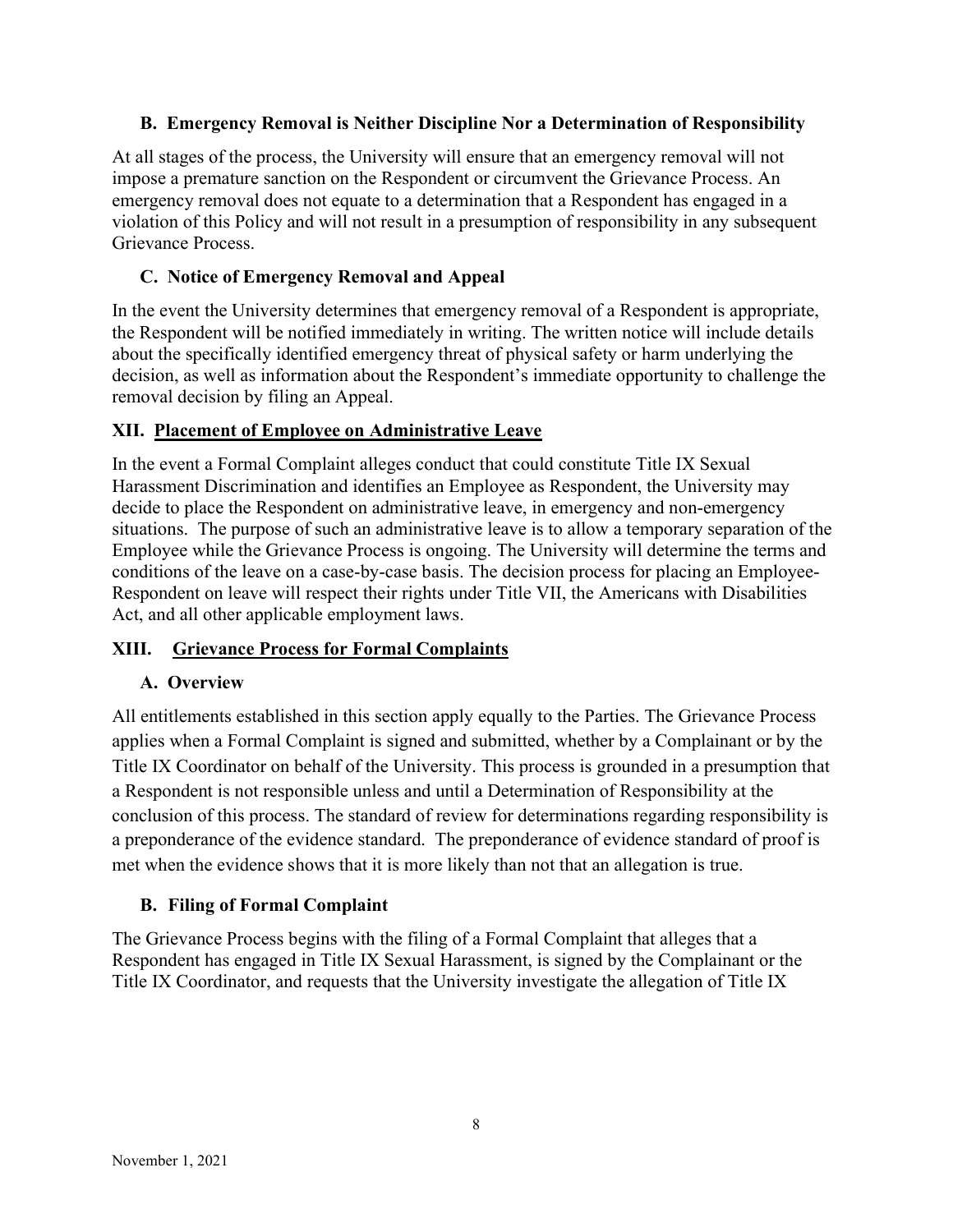Sexual Harassment. A Formal Complaint may be filed with the Title IX Coordinator in person, by mail, or by email at titleix@msmary.edu.

## C. Dismissal or Withdrawal of Formal Complaint

If, at any time during the Grievance Process, the Title IX Coordinator determines that the alleged misconduct does not fall within this Policy because the conduct did not occur within the University's Education Program or Activity, or the conduct did not occur within the United States, the Title IX Coordinator will dismiss the Formal Complaint by issuing a Notice of Dismissal.

If, at any time during the Grievance Process, the Respondent is no longer enrolled or employed by the University or the Title IX Coordinator determines that specific circumstances prevent the University from gathering evidence sufficient to reach a determination of the allegations of the Formal Complaint, the University may dismiss the Formal Complaint by issuing a Notice of Dismissal.

The Notice of Dismissal, which will be issued to the Complainant within five (5) Business Days of the Title IX Coordinator's determination, will include the reasons for the dismissal. A dismissal of a Formal Complaint from the Grievance Process shall not prevent the University from addressing the allegations in the Formal Complaint under another applicable policy. Any Party has the right to submit an Appeal from dismissal of a Formal Complaint.

If, at any time during the Grievance Process, the Complainant notifies the Title IX Coordinator in writing that they wish to withdraw the Formal Complaint or any allegations in the Formal Complaint, the Title IX Coordinator may dismiss the Formal Complaint. Alternatively, the Title IX Coordinator may decide that proceeding with the Grievance Process is necessary. In making that determination, the Title IX Coordinator will weigh the Complainant's wishes and the University's interests in eliminating Title IX Sexual Harassment, preventing its recurrence, and remedying its effects.

## D. Length of Process

The University seeks to resolve all Reports of Title IX Sexual Harassment promptly, thoroughly, fairly, and equitably. The timeframes that the University strives to meet are set forth in this Policy. The University will inform the Parties regularly of the status of the Grievance Process, including the status of the investigation and other steps in the process. Circumstances may arise that require the extension of anticipated time frames. Such circumstances may include the complexity of the allegations, the number of Witnesses involved, the availability and cooperation of the Parties, Witnesses, or others involved, the effect of a concurrent criminal investigation, breaks or other closures of campus, concurrent law enforcement activity, the need for language assistance or accommodation of disabilities, or unforeseen circumstances. In the event timelines are modified, the University will provide notification to the Parties.

## E. Privacy of Process

The University will keep confidential the identity of any individual who has made a Report or Formal Complaint, and the identity of any Complainant, Respondent, and Witness except as permitted by FERPA, required by law, or as necessary for the University to take action under this Policy.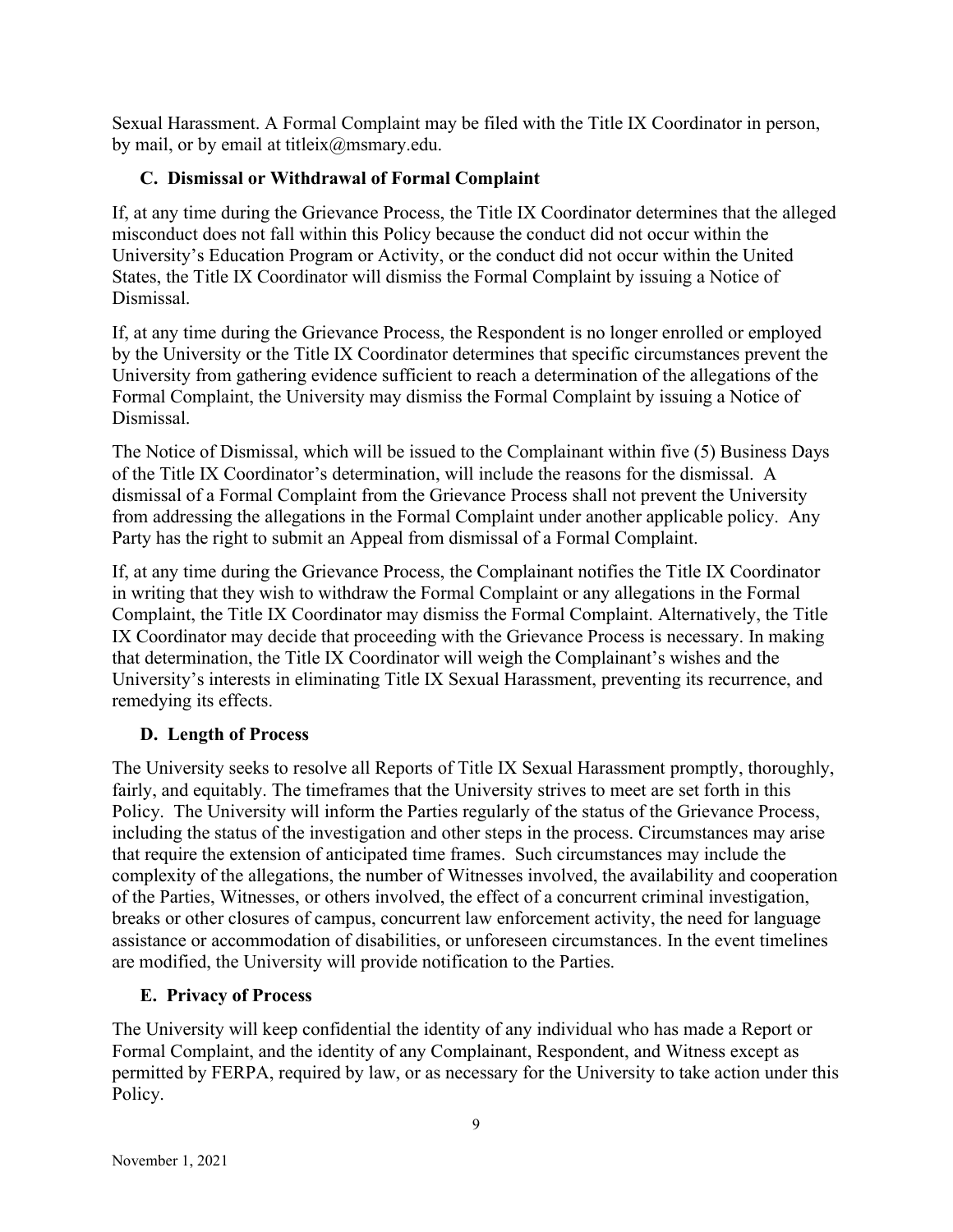## F. Participation in Grievance Process is Voluntary

Parties and Witnesses are not required to participate in the Grievance Process, but the Decision-Maker can only rely on relevant evidence available through the investigation and Live Hearing when making a determination of responsibility. The University may not threaten, coerce, or intimidate a Party or Witness into participating, nor may the University retaliate against a Party or Witness for declining to participate in any part of the Grievance Process.

### G. Right to an Advisor

Each Party has the right to choose an Advisor of their choice to assist and advise them (at the Party's own expense, if the Advisor is paid). Each Party has the right to be accompanied by their Advisor throughout the Grievance Process, including during all related interviews, meetings, and hearings. Parties are encouraged to identify an Advisor as soon as practical, as Advisors play an important role in supporting the Parties. Each Party must notify the Title IX Coordinator promptly of the name, title, and contact information for their Advisor and any change in their Advisor. If a Party does not select an Advisor and the matter proceeds to a Live Hearing, an Advisor will be appointed by the University, at no fee to the Party, for the purpose of crossexamination.

### H. Assistance in Securing an Advisor

In accordance with Maryland law, in cases where a formal Title IX investigation is initiated to determine if a sexual assault occurred, students can access an attorney and have reasonable attorney costs and fees reimbursed by the Maryland Higher Education Commission (MHEC) Legal Representation Fund for Title IX proceedings. Student parties can obtain a list of licensed attorneys who will assist on a pro bono or reduced fee basis by contacting MHEC at 800-947- 0203 or visiting the website https://mhec.maryland.gov/Pages/Title-IX-Campus-Sexual-Assault-Proceedings---Attorney-List.aspx.

For more resources, Respondents may wish to contact organizations such as:

- FACE (http://www.facecampusequality.org)
- SAVE (http://www.saveservices.org)

For more resources, Complainants may wish to contact organizations such as:

- The Victim Rights Law Center (http://www.victimrights.org)
- The National Center for Victims of Crime (http://www.victimsofcrime.org)
- The Time's Up Legal Defense Fund (https://nwlc.org/times-up-legal-defense-fund/)

## I. Request to Remove an Investigator, Hearing Board Member, or Title IX Coordinator

Parties have the right to request that the Title IX Coordinator remove an Investigator or member of the Hearing Board based on reasonable and articulated grounds of bias, conflict of interest or an inability to be fair and impartial.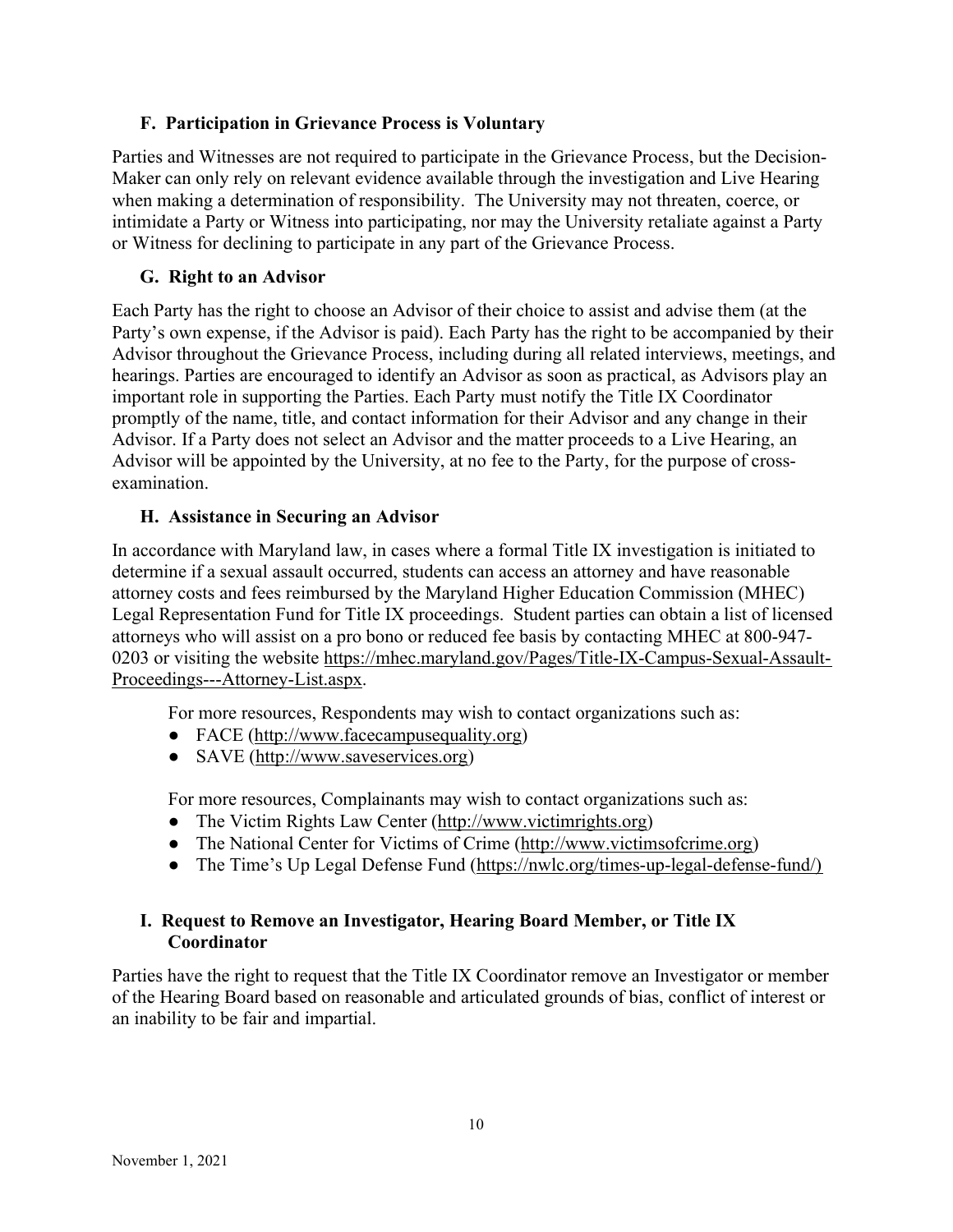### 1. Challenge to an Investigator

A challenge to an Investigator must be raised in writing within five (5) Business Days of receipt of the Notice of Investigation. The Title IX Coordinator will determine whether to remove the Investigator. If the Investigator is not removed, the Title IX Coordinator will notify the requesting Party of the decision. If an Investigator is removed and replaced, the Title IX Coordinator will send written notification of the new Investigator.

## 2. Request to Remove a Hearing Board Member

Following receipt of the Notice of Live Hearing, Parties have the right to request that the Title IX Coordinator remove a member of the Hearing Board based on reasonable and articulated grounds of bias, conflict of interest, or an inability to be fair and impartial. This request must be raised in writing within two (2) Business Days of receipt of the Notice of Live Hearing. The Title IX Coordinator will determine whether to remove the Hearing Board member. If the Hearing Board member is not removed, the Title IX Coordinator will notify the requesting Party of the decision. If a Hearing Board member is removed and replaced, the Title IX Coordinator will send written notification of the new Hearing Board member.

### 3. Request to Remove the Title IX Coordinator

A Party may request that someone other than the Title IX Coordinator oversee the Grievance Process based on reasonable and articulated grounds of bias, conflict of interest, or an inability to be fair and impartial. Any such request must be submitted in writing to the person to whom the Title IX Coordinator reports, which is the Executive Vice President, as soon as a Party becomes aware of any such grounds for removal. The Executive Vice President will determine whether to designate another person to perform the Title IX Coordinator's duties for the specific matter, and if necessary, will identify the person to undertake those duties.

## J. Procedures Following a Formal Complaint

## 1. Initiate an Investigation

The Title IX Coordinator will initiate an investigation, unless the Formal Complaint is proceeding through the Informal Resolution Process. The Title IX Coordinator will issue a Notice of Investigation to known Parties sufficiently in advance of any request to meet with the Investigator. This Notice of Investigation will include:

- a. Notice of these grievance procedures, including the Informal Resolution process, and a copy of this Policy.
- b. The conduct alleged to violate this Policy, and the date and location of the alleged incident, if known.
- c. Known Parties involved in the alleged incident.
- d. A statement that the Respondent is presumed not responsible for the alleged misconduct and that a Determination of Responsibility will be made at the conclusion of the process.
- e. Notice of the Parties' right to an Advisor of their choice.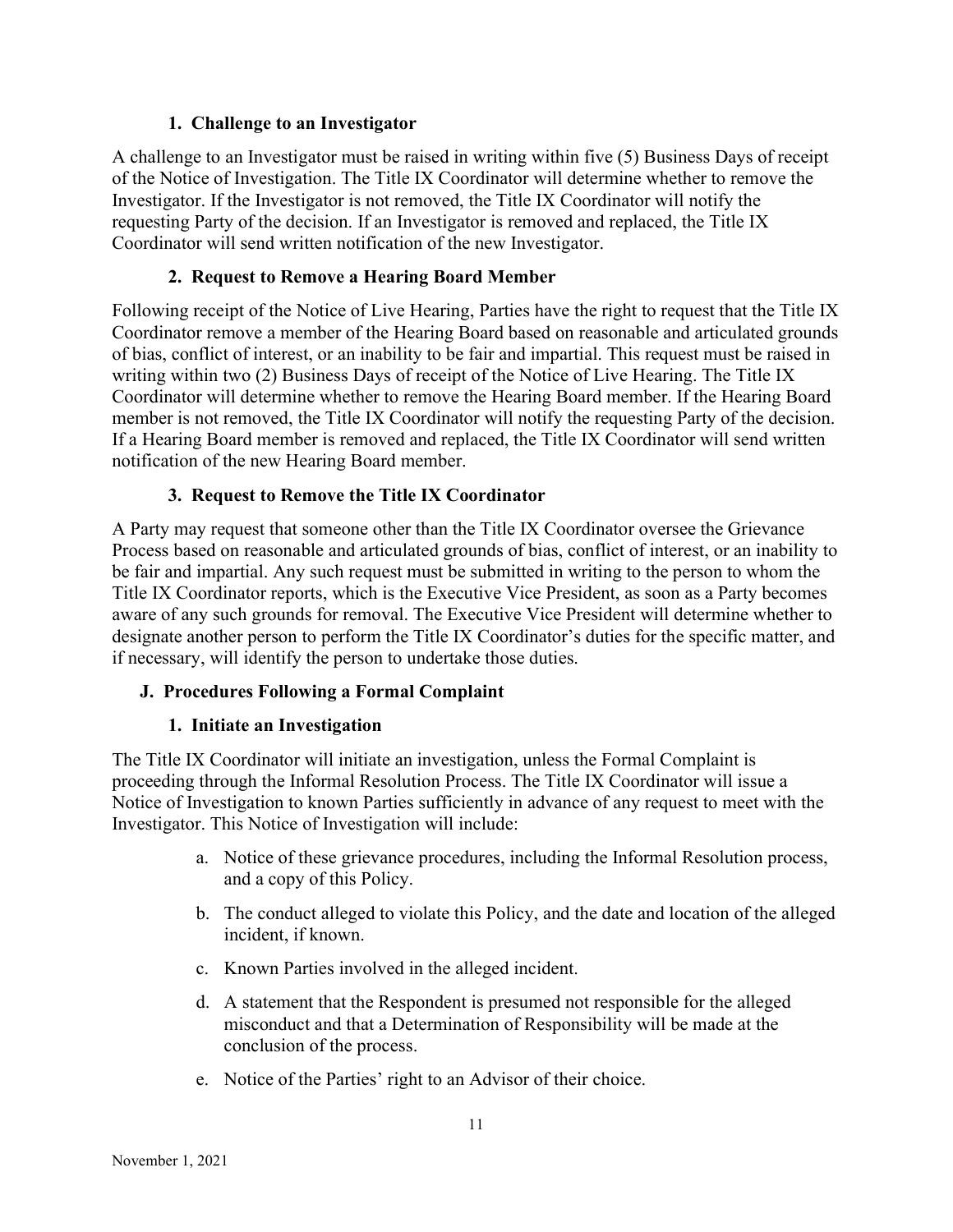f. Notice of and citation to the University's prohibition on knowingly making false Statements or submitting false information during a University process.

If during the course of an investigation, new or additional allegations arise that require investigation, the University will send the Parties an updated Notice of Investigation revising the scope of the investigation.

# 2. Option of Informal Resolution

Informal Resolution will not be used unless the Complainant requests it, and the Respondent and the University agree to it. Informal Resolution is not appropriate for allegations involving sexual assault, sexual coercion, or violence.

If the Informal Resolution Process goes forward, the Title IX Coordinator may refrain from initiating the Grievance Process or may pause an ongoing Grievance Process.

## 3. Concurrent Law Enforcement Activity

When the University receives a Report of Title IX Sexual Harassment to which it has determined it must respond through its Grievance Process, the University's process continues regardless of whether a Complainant has made or decides to make a report to law enforcement. The filing of a report with law enforcement, or an ongoing law enforcement investigation or proceeding does not relieve the University of its obligation to address the Complaint through its Grievance Process. At the University's discretion, the University may temporarily pause its investigation at the request of law enforcement. If appropriate, the Title IX Coordinator will send written notice to the Parties explaining the reason for pausing the investigation.

## K. Consolidation of Certain Formal Complaints

If there are multiple Complainants and one Respondent, the University may consolidate Formal Complaints where the allegations of Title IX Sexual Harassment arise out of the same facts or circumstances. All Parties will be notified in writing of a decision to consolidate Formal Complaints.

## L. Investigation

The University's investigation process is designed to allow for the thorough, impartial, and reliable gathering of information and to result in a comprehensive investigation report summarizing relevant, admissible evidence. The University strives to complete its investigation within thirty (30) Business Days, understanding that numerous issues arise during investigations that may justify a good cause extension of the timeline.

## 1. Assignment of Investigator

The Title IX Coordinator will supervise the investigation, starting with determining who will serve as Investigator. The Investigator may be a University Employee, an external Investigator, or a team of Investigators. At times the Title IX Coordinator may serve as Investigator. All Investigators will conduct the investigation with a presumption that the Respondent is not responsible and will act without bias or conflict of interest.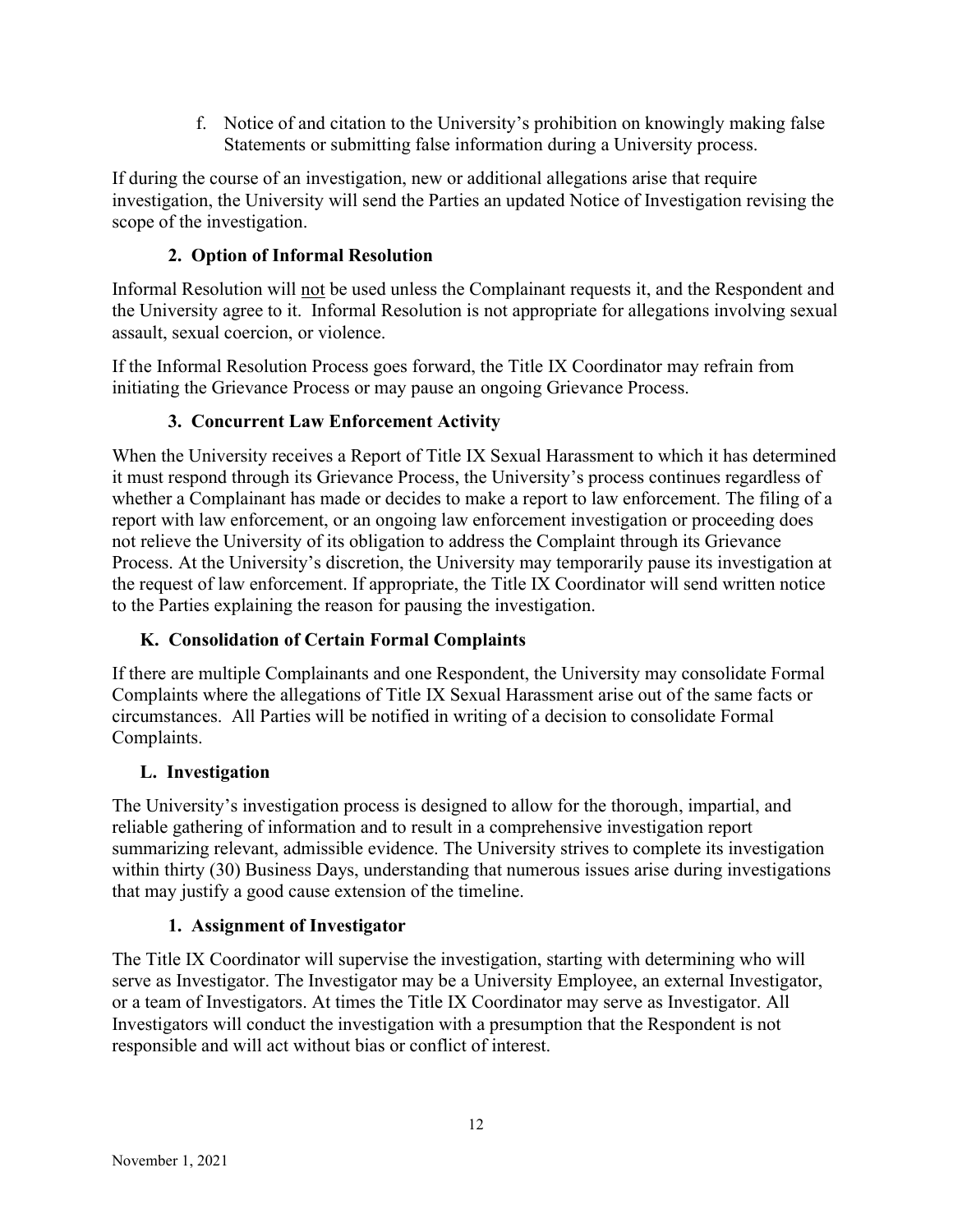### 2. Process Overview

The Investigator will conduct the investigation in a manner appropriate in light of the circumstances of the case, which will typically include interviews with the Complainant, the Respondent, and any Witnesses. The Investigator will provide advance written notice to Parties of the date, time, location, participants, and purpose of any requested meeting(s). Investigation interviews will be conducted in a thorough, impartial, and fair manner; all involved individuals will be treated with appropriate sensitivity and respect.

Interviews will be supplemented by the gathering of any physical, documentary, and other evidence, as appropriate and available. The burden of gathering relevant, admissible information sufficient for the University to reach a determination of whether a violation of this Policy has occurred rests on the University. The Parties will have an equal opportunity to submit evidence and suggest Witnesses (including fact and expert Witnesses).

The Investigator will decide which individuals to interview based on the information the Investigator gathers as part of the investigation and, with respect to Witnesses offered by a Party, the Investigator may ask the Witnesses to describe the information the Party expects the Witness to provide. The Title IX Coordinator may direct that additional interviews be conducted.

The Investigator will not collect information or documents protected by a legally recognized privilege, such as healthcare records, without consent to use such documents in the Grievance Process from the person protected by the privilege. The Investigator will not seek information about a Complainant's sexual predisposition and will only allow submission of or pursue information about a Complainant's prior sexual behavior if such questions and evidence: (1) are offered to prove that someone other than the Respondent committed the alleged misconduct; or, (2) concern specific incidents of the Complainant's prior sexual behavior with respect to the Respondent and are offered to establish Consent.

The investigation will be conducted in a manner that is respectful of individual privacy concerns. However, full confidentiality cannot be promised during an investigation because, for example, the Investigator may need to speak with Witnesses and others to gather evidence. The Parties are not restricted from discussing the allegations under investigation or from gathering and presenting relevant evidence. However, where the investigation reveals intentional efforts by a Party to fabricate or alter information they submit or to influence the information a Witness provides to the Investigator, conduct charges may result.

## 3. Parties' Review of and Response to Information Gathered as Part of Investigation

At the conclusion of the investigation, the Investigator will assemble all Inculpatory and Exculpatory information gathered during the investigation that is directly related to the allegations of the Formal Complaint, including information upon which the University does not intend to rely in reaching a determination regarding responsibility. The Investigator will redact information that is unrelated to the allegations of the Formal Complaint or otherwise not admissible in the Grievance Process (i.e., because it is subject to an unwaived legally recognized privilege or constitutes prior sexual history not offered to establish Consent or that Respondent did not engage in the alleged misconduct). The Investigator will create a list describing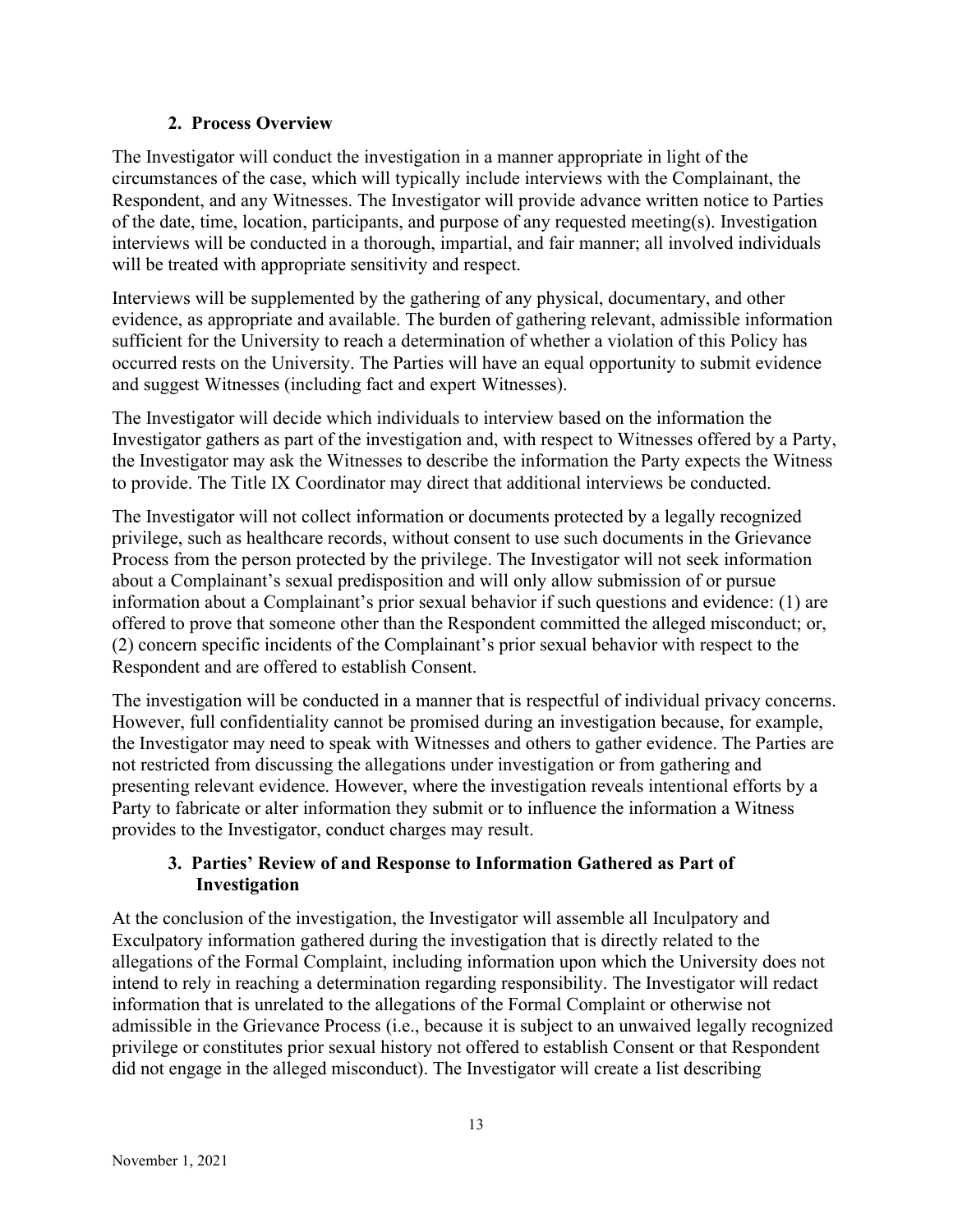information it has redacted or removed as irrelevant, inadmissible, or not directly related to the allegations of the Formal Complaint, which it may allow the Parties to inspect.

The assembled information will then be shared with the Parties and their Advisors in hard copy or an electronic format. Depending on the nature of the information shared, the University may require Parties and their Advisors to agree to restrictions or sign a non-disclosure agreement prohibiting dissemination of any of the information provided for inspection and review or use of such evidence for any purpose unrelated to this Grievance Process. The Parties shall have ten (10) Business Days to review the assembled information and submit a written response to it.

The Investigator will review the Parties' responses to evaluate whether further investigation may be required to ensure the investigation is thorough and complete. In consultation with the Title IX Coordinator, the Investigator will determine any further action indicated by the Parties' responses and develop a plan to complete the investigation.

# 4. Investigation Report

After considering the Parties' responses and conducting any additional investigation indicated by those responses, the Investigator will prepare a report summarizing all of the relevant, admissible information obtained during the investigation, including Inculpatory Evidence and Exculpatory Evidence. The Investigator will incorporate the Parties' responses to the report as appropriate, as well as an explanation of any additional steps taken after receipt of Party responses and include any related materials. All of these written submissions and all information gathered during the investigation will collectively be considered the investigation report.

To the extent that the investigation report includes an assessment of Party and Witness Credibility, Credibility determinations may not be based upon a person's status as a Complainant, Respondent or Witness.

# 5. Parties' Review of and Response to Investigation Report

When the investigation report is complete, the University will provide a copy to the Parties and their Advisors in electronic format or hard copy for their review and written response. The Parties shall have ten (10) Business Days to respond to the investigation report. When a response is received, the Investigator shall determine whether it is appropriate to amend the investigation report. Consultation with the Title IX Coordinator may be appropriate.

The investigation report and all evidence will be available at any hearing to give each party equal opportunity to refer to the evidence. Any hearing on the allegations investigated will not be held sooner than ten (10) Business Days after the investigation report is provided to the Parties and their Advisors.

# M. Determination After Investigation

At the conclusion of the investigation, the Title IX Coordinator will review the investigation report to determine whether the conduct, if proved, falls within this Policy. When the alleged conduct, if proved, falls within this Policy, the Title IX Coordinator will prepare a Notice of Charge based on information contained in the investigation report.

If the conduct, even if proved, does not fall within this Policy because it would not constitute Title IX Sexual Harassment, because it did not occur within the University's Education Program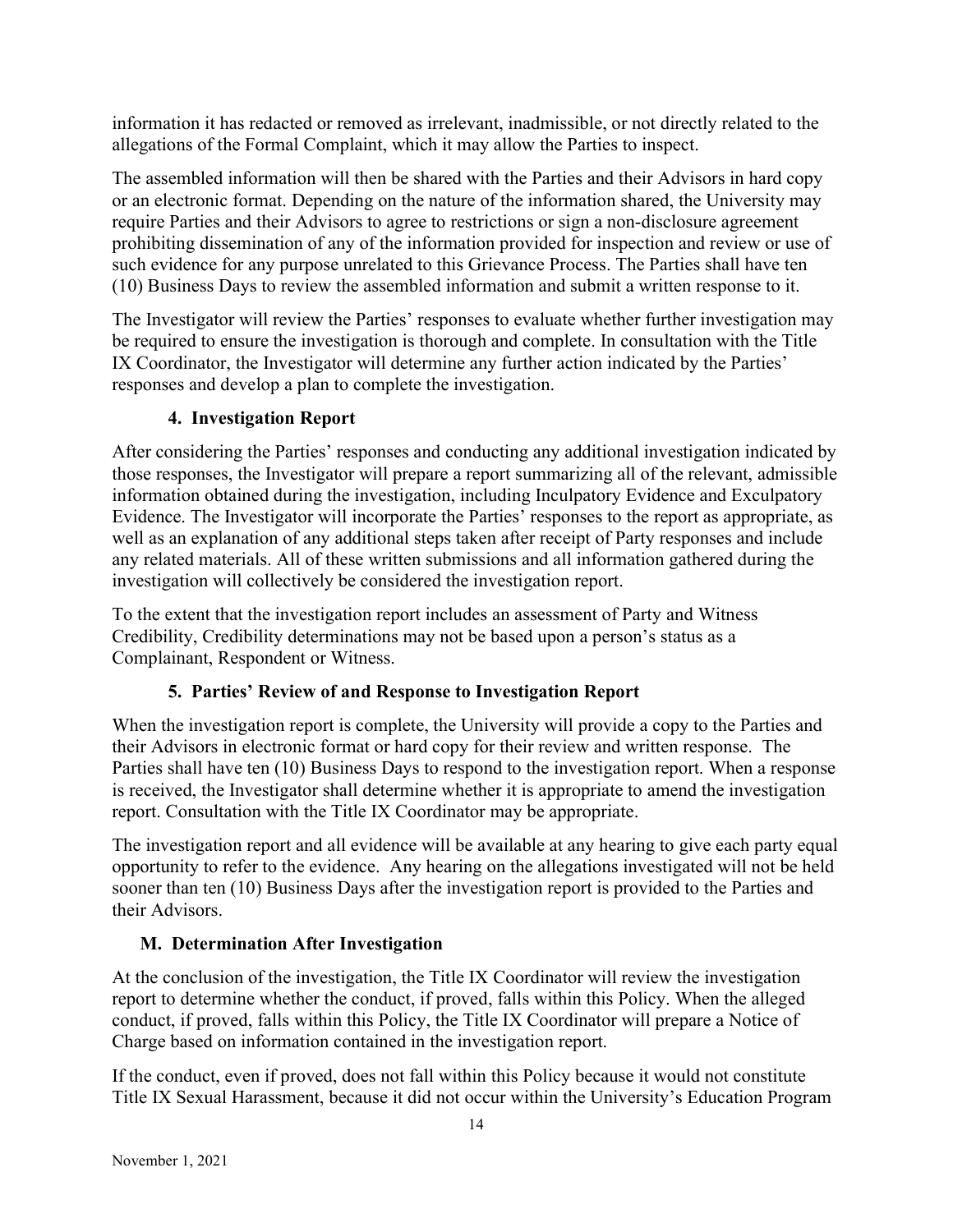or Activity, or because it did not occur within the United States, the University must dismiss the Formal Complaint. The University may dismiss a Formal Complaint if the Title IX Coordinator determines: that there is not sufficient cause to believe the alleged conduct may have occurred; the Respondent is no longer enrolled or employed by the University; or specific circumstances prevent the University from gathering sufficient evidence to reach a Determination of Responsibility or No Responsibility.

In either instance, the Title IX Coordinator will issue a Notice of Dismissal, including the reasons for the dismissal, to the Parties simultaneously within five (5) Business Days of the Title IX Coordinator's determination. If the alleged conduct would potentially violate a different University Policy, the Notice of Dismissal will direct the Parties to that policy. The Parties have a right to submit an Appeal from a dismissal of a Formal Complaint.

## N. Notice of Charge

If the Formal Complaint is not dismissed, the Title IX Coordinator will issue a Notice of Charge simultaneously to the Parties. The Notice of Charge shall not be issued before the Parties have had ten (10) Business Days to review and respond to the investigation report. The Notice of Charge will include the following information:

- a brief factual summary of the conduct alleged to have violated the Policy, including date, time, and location;
- $\bullet$  the specific Policy provision(s) at issue; and
- possible sanctions associated with a finding of responsibility for the alleged Policy violation(s).

The Notice of Charge will attach a copy of this Policy or include the website where this Policy is available.

# XIV. Live Hearings

Following the issuance of the Notice of Charge, if Informal Resolution is not being conducted, the Grievance Process will proceed to a Live Hearing.

# A. Notice of Live Hearing

The Notice of Live Hearing will be sent to the Parties simultaneously within ten (10) Business Days of the delivery of the Notice of Charge and at least five (5) Business Days before the scheduled hearing date. The Notice of Live Hearing may be, but need not be, sent with the Notice of Charge. The Notice of Live Hearing will include the following information:

- the date, time, and location of the Live Hearing;
- $\bullet$  the Live Hearing will be recorded via audio recording or audiovisual recording;
- $\bullet$  the identity of the Decision-Maker(s); and,
- a statement that there is a presumption of No Responsibility on the part of the Respondent until a determination regarding responsibility is made at the conclusion of the Grievance Process.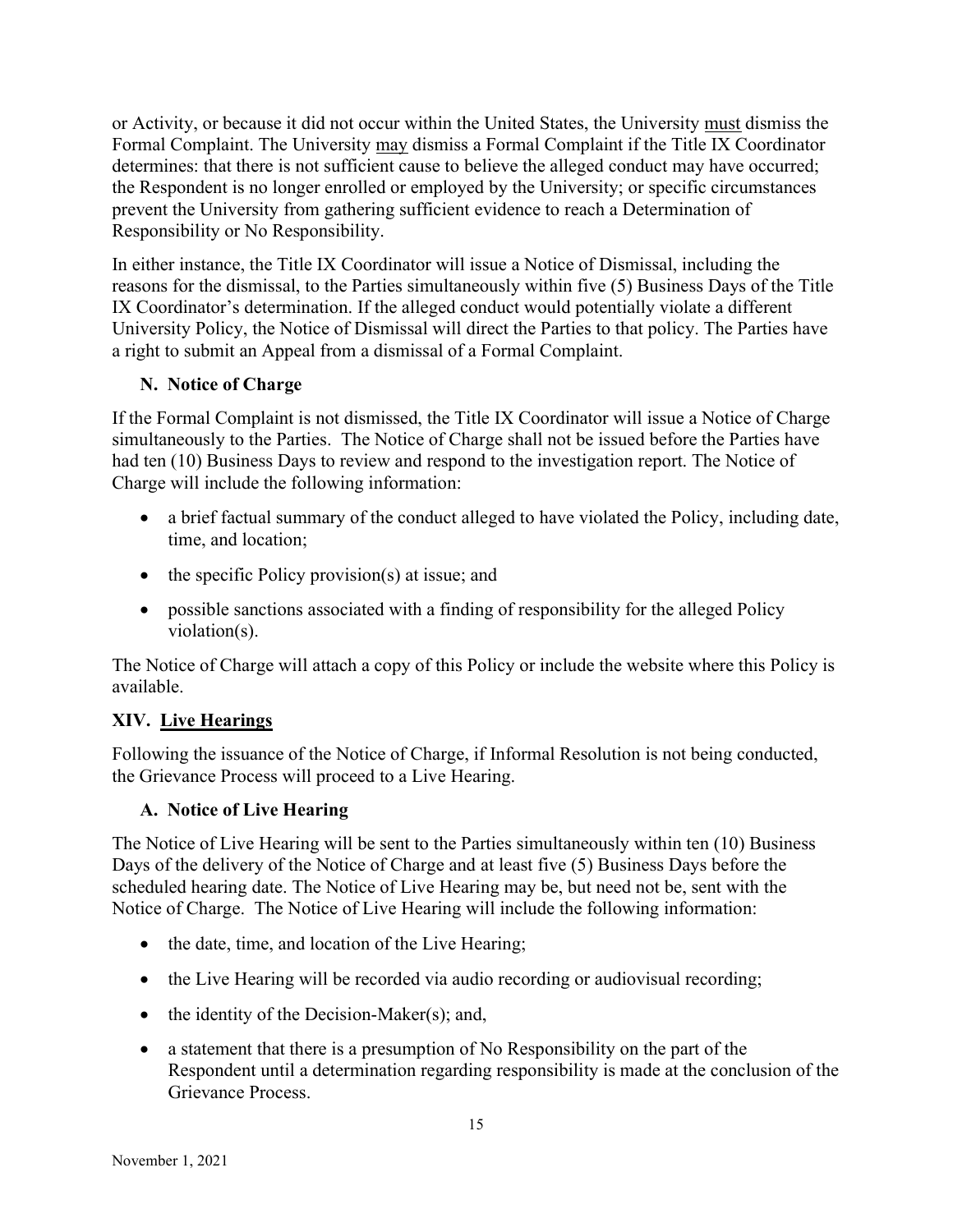In addition, the Notice of Charge will attach a copy of this Policy or include a reference to the website where this Policy is published.

## B. Title IX Coordinator's Role

Hearings are convened by the Title IX Coordinator. The Title IX Coordinator, or designee, will oversee and serve as a non-voting participant of the Live Hearings, advising on process and policy to the Decision-Maker(s). In this role, the Title IX Coordinator may be referred to as the Hearing Officer.

The Title IX Coordinator is never a Decision-Maker, whether in connection with a Live Hearing or an Appeal, but may serve as Investigator.

## C. Decision-Maker(s)

The Decision-Maker(s) conduct the Live Hearings and ultimately make the determination if the Respondent is responsible or not responsible for violating this Policy. Prior to the Live Hearing, the Decision-Maker(s) will have read the Investigation Report and reviewed any accompanying evidence. The Parties will have the same information as the Hearing Board.

## 1. Gathering Information

The Decision-Maker(s) will focus questions on those areas where it needs clarification or more information. The Hearing Board will not necessarily need the Parties or Witnesses to repeat everything they shared during the investigation, but as the Decision-Maker(s), the Hearing Board is obligated to come to its own Findings of Fact.

The Hearing Board has the right and responsibility to ask questions and elicit information from Parties and Witnesses on the Hearing Board's own initiative to aid the Hearing Board in obtaining relevant information, both Inculpatory and Exculpatory.

Only members of the Hearing Board may ask questions of any person testifying, except in connection with Cross-examination Questions asked by Advisors. The Hearing Board is responsible for ensuring that it has sought and probed all information necessary to make an informed decision. At times, the Hearing Board will need to ask difficult or sensitive questions in order to understand the allegations and related information and to gain a full understanding of the context. If at any time a Party does not understand a question or why the Hearing Board is asking a question, the Party should let the Hearing Board know. The Hearing Board will explain or modify the question if necessary.

The Parties have equal rights to present information in front of the Hearing Board, which ensures that the Hearing Board has the benefit of each Party's perspectives about the evidence. This right includes calling Witnesses. Parties have no right to self-representation and may not ask questions directly of the other Party or Witnesses.

## 2. Evaluating Information

The Hearing Board must objectively evaluate all admissible, relevant evidence for weight and Credibility, including both Inculpatory Evidence and Exculpatory Evidence. The Hearing Board must focus on evidence pertinent to proving whether facts material to the allegations under investigation are more or less likely to be true. Credibility determinations may not be based upon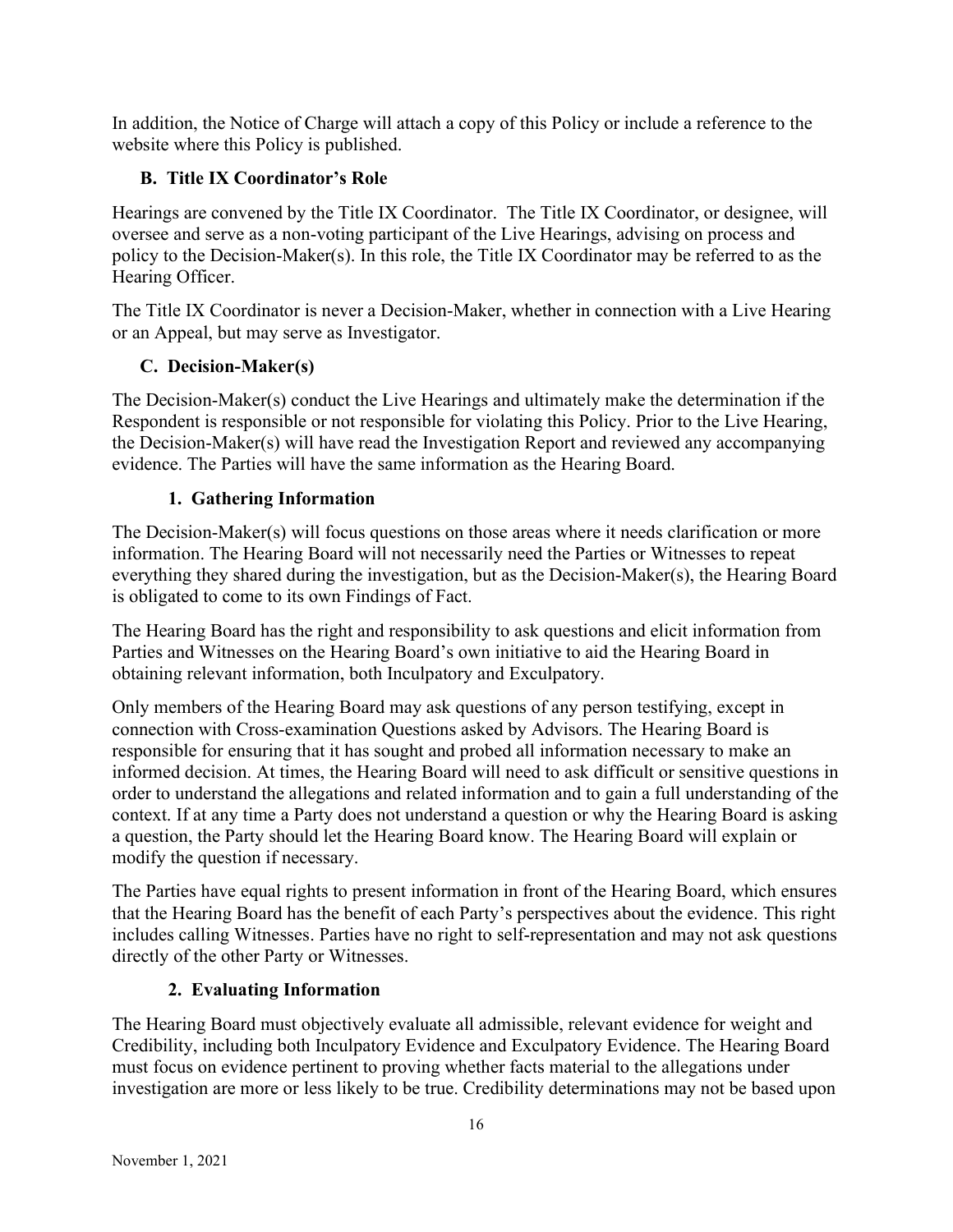a person's status as a Complainant, Respondent or Witness. Determinations of Credibility must be based on objective evaluation of relevant evidence, not on inferences based on Party or Witness status. Credibility determinations are based on a number of factors, including demeanor (but never only demeanor); opportunity and capacity to observe the event; contradiction or consistency with other evidence; availability of corroboration (where it should logically exist, noting that corroborating evidence is not required); level of detail in Statement or testimony; motive to be untruthful; and inherent plausibility or implausibility.<sup>1</sup> The evaluation of Credibility also takes into account the normal fallibility of human memory.

A Party's answers to Cross-examination Questions will be evaluated by the Hearing Board in context, taking into account that a Party may experience stress while answering Crossexamination Questions. Parties will not be unfairly judged if they are unable to recount every specific detail in sequence, whether such inability is due to trauma, the effects of drugs or alcohol or simple fallibility of human memory.

### D. Role and Obligations of Advisors During Hearings

- 1. The Advisor is present to provide support to the Party and not to serve as a proxy voice for the Party.
- 2. Advisors may not speak during the hearing process, except where permitted to present Cross-examination Questions. Therefore, in all instances other than Crossexamination Questions, Advisors may not speak to the Hearing Board, make statements or arguments, or answer questions.
- 3. Advisors conducting Cross-examination must be capable of understanding the purpose or scope of Cross-examination. Equal competency between the Parties' Advisors is not required.
- 4. When conducting Cross-examination, Advisors need not be advocates for Parties, but simply may be individuals who ask questions.
- 5. Advisors can confer quietly with their advisee as needed, but if there is a need for an extended discussion, the Party should ask for a break in the Live Hearing.
- 6. Advisors cannot direct the Party how to answer a question.
- 7. Advisors should conduct themselves quietly and professionally, must not disrupt the proceedings and must comply with any rules of decorum adopted by the University. An Advisor who does not do so may be removed from the Live Hearing. In that instance, the Party may select another Advisor or the University will appoint a substitute Advisor.

<sup>&</sup>lt;sup>1</sup> U.S. Equal Employment Opportunity Commission: Enforcement Guidance on Vicarious Employer Liability for Unlawful Harassment by Supervisors (June 18, 1999). https://www.eeoc.gov/laws/guidance/enforcement-guidancevicarious-liability-unlawful-harassment-supervisors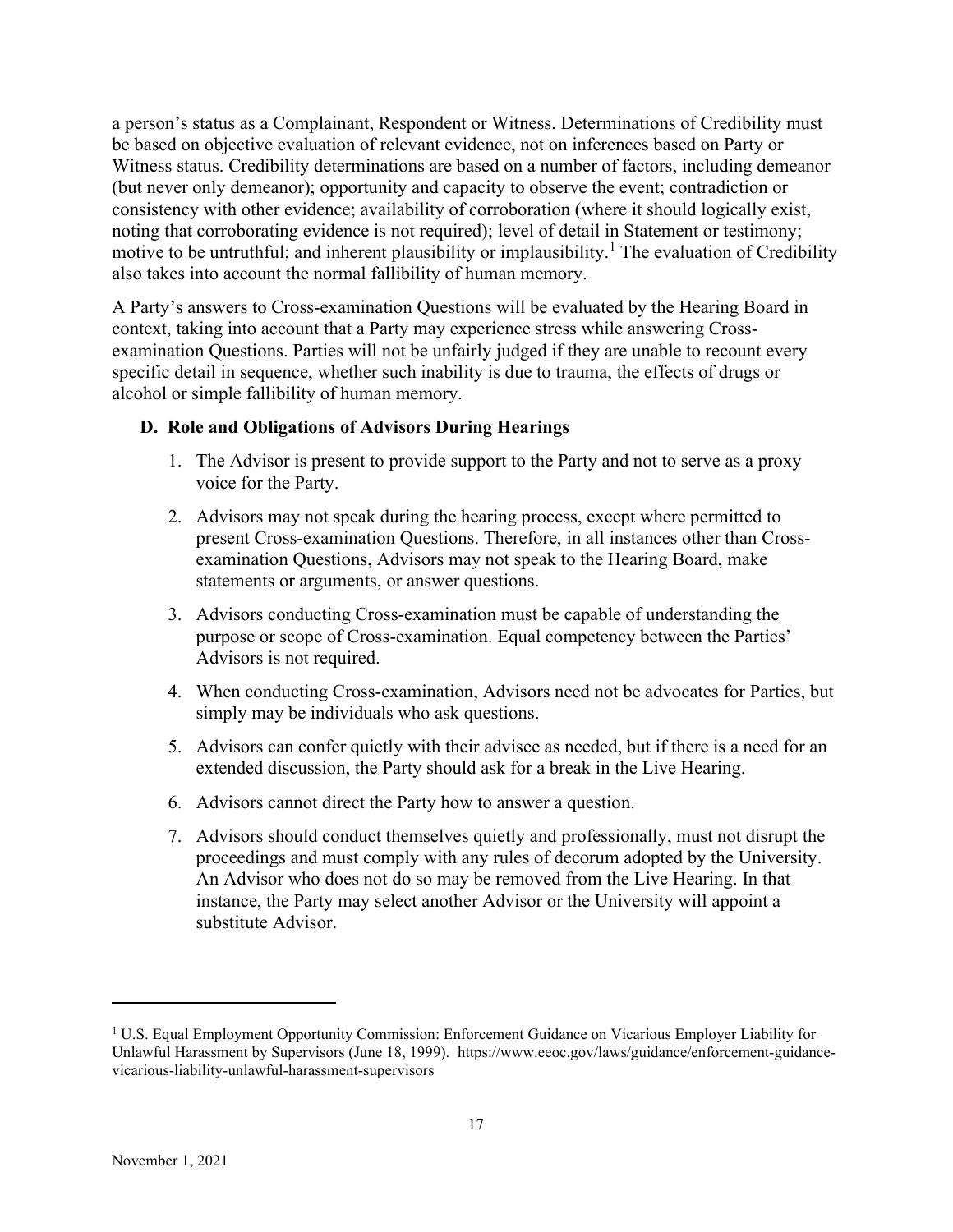## E. Location of the Live Hearing

Live Hearings may be conducted with all Parties physically present in the same geographic location or, at the University's discretion, any or all Parties, Witnesses, and other participants may appear at the Live Hearing virtually, with the Parties being able to see and hear each other and Witnesses in real time.

At the request of either Party, the University will provide for the entire Live Hearing (including Cross-examination) to occur with the Parties located in separate rooms with technology enabling the Parties to see and hear each other. Unlike Parties, Witnesses do not have the right to demand to testify in a separate room, but the University, in its discretion, may permit any participant to appear remotely.

## F. Recording of Live Hearing

The University will create an audio or audiovisual recording of the entire Live Hearing. The recording or transcript will be made available to the Parties for inspection and review, upon request.

## G. Scope of the Live Hearing

The Live Hearing will relate solely to charges set forth in the Notice of Charges issued to the Parties. If the Parties or any Witnesses share information that goes beyond these charges, the Hearing Board will redirect the speaker to the charges at hand.

Parties may be accountable for additional violations discovered through the Grievance Process even if they do not appear in the Notice of Charge/Notice of Live Hearing. In this instance, a separate Grievance Process under this Policy, or under other applicable policies, may be commenced.

## H. Attendance at the Hearing

The Live Hearing is closed, meaning it is not open to the public. The following individuals may be present for the Live Hearing:

- Decision-Maker(s) (voting member of the Hearing Board)
- Title IX Coordinator, or designee (non-voting member of the Hearing Board)
- Complainant
- Respondent
- Complainant's Advisor
- Respondent's Advisor
- Witnesses (only for their individual testimony)
- Investigator (at Hearing Board's request)

If a Party, after having been given notice, does not appear at the Live Hearing, the Live Hearing will be conducted in their absence, and the Party's Advisor may appear and conduct Cross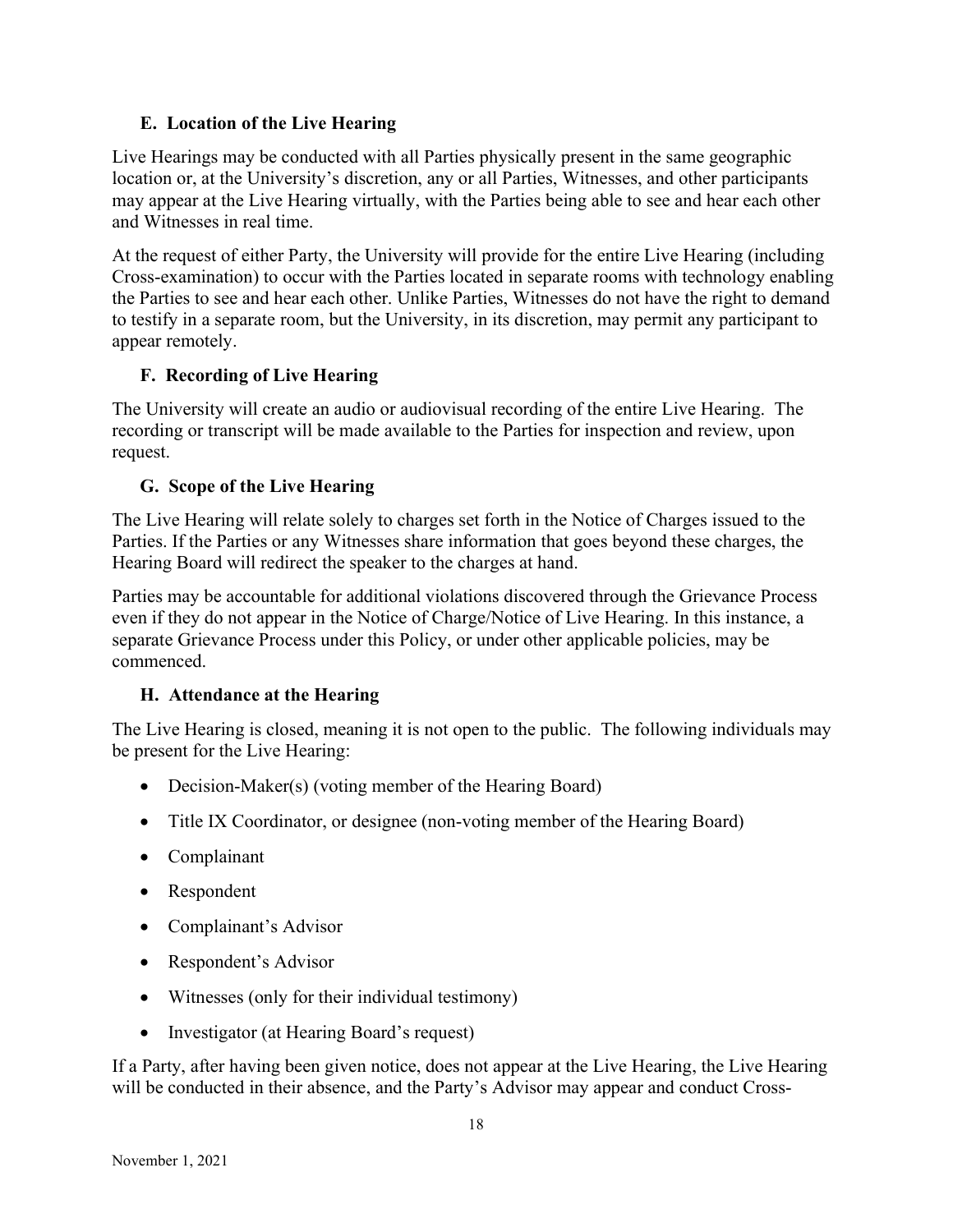examination. In the event neither a Party nor their Advisor appear at the hearing, the University will provide an Advisor to appear on behalf of the non-appearing Party.

## I. Expectation of Honesty

Parties and other individuals who offer information at a Live Hearing are expected to respond honestly and to the best of their knowledge. The Hearing Board may recall any Party or Witness for further questions and to seek additional information as it deems necessary. A Party or Witness who intentionally provides false or misleading information may be subject to discipline under this Policy or other applicable policies.

## J. Cross-examination Questions and Effect of Failure to Submit to Cross-examination

## 1. Advisors Conduct Cross-examination

Advisors are allowed, on behalf of the Party they are advising, to cross-examine the other Party and Witnesses by asking relevant questions and follow-up questions, including questions challenging Credibility.

## 2. Relevance Determination Before Answering

Before a Party or Witness answers a Cross-examination Question, the Hearing Board will determine if the question is relevant and appropriate. If a question is deemed irrelevant, the Hearing Board will explain why. The requirement of Relevance applies throughout the hearing, including during Cross-examination, and will be determined by the Hearing Board. Parties should understand that the process of Cross-examination may be difficult and may feel uncomfortable because its purpose is to promote the perspective of the other Party. Crossexamination Questions cannot be required to be submitted in writing in advance of the Live Hearing or during the Live Hearing for purposes of seeking an evaluation of Relevance.

## 3. Effect of Not Submitting to Cross-examination

Any Party or Witness may choose not to offer evidence and/or answer questions at the Live Hearing, either because they do not attend the Live Hearing, or because they attend but refuse to participate in some or all questioning. The Decision-Maker(s) can only rely on whatever relevant evidence is available through the investigation and Live Hearing in making the ultimate determination of responsibility. The Decision-Maker(s) may not draw any inference solely from a Party's or Witness's absence from the Live Hearing or refusal to submit to Cross-examination or answer other questions.

## K. Breaks

The Hearing Board may need to take breaks during testimony to ensure that it can confer regarding the information that has been offered and can determine whether further questions are necessary. At any time, a Party may request a break to talk with their Advisor or for another reason. If a Party or Witness requests a break after a question has been asked of them, the break will occur after the question has been answered.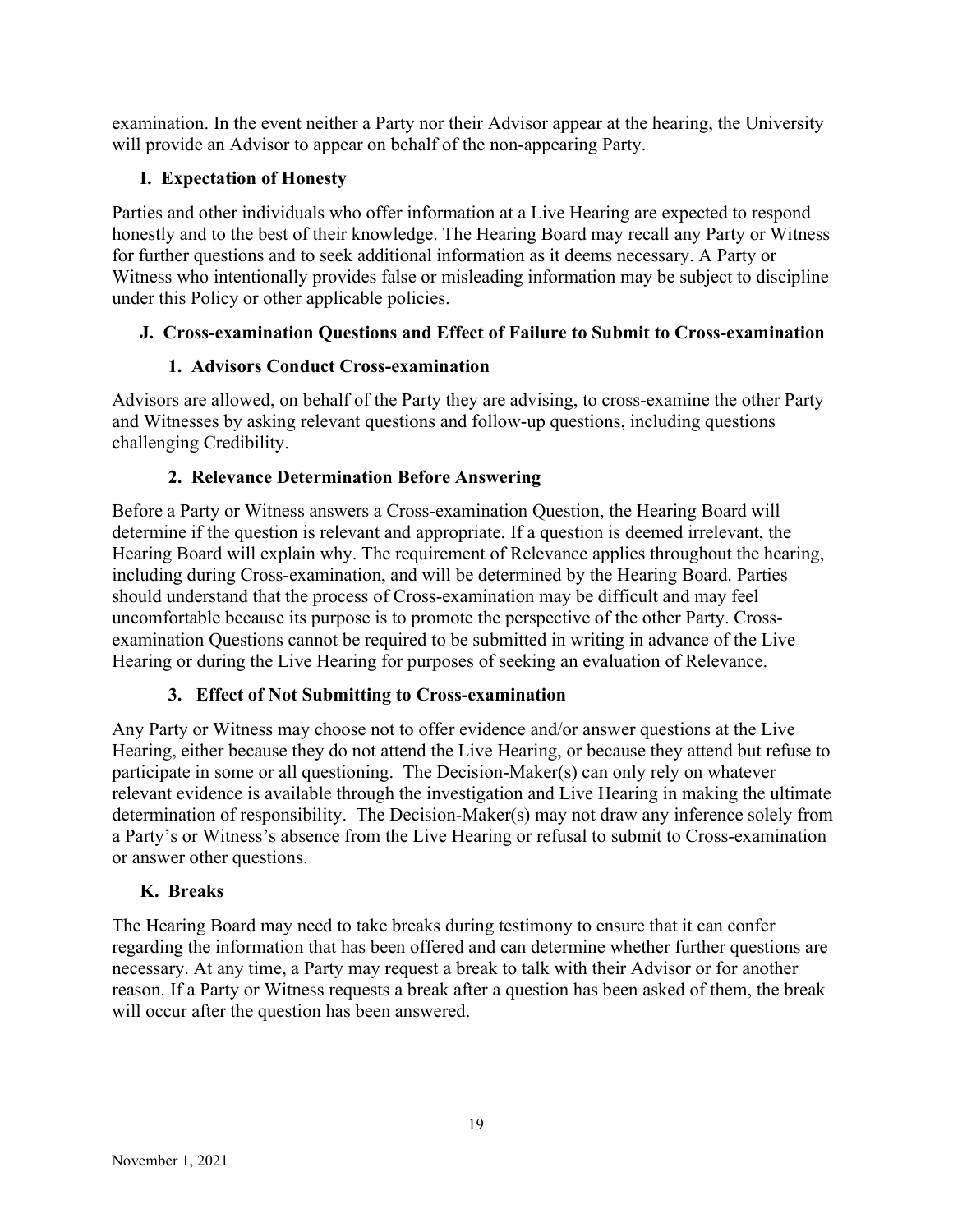### L. Rape Shield Protections

All questions and evidence about Complainant's sexual predisposition or prior sexual behavior with anyone other than Respondent are irrelevant unless offered to prove that someone other than the Respondent committed the alleged misconduct or offered to prove Consent.

### M. Order of the Live Hearing

- 1. The Chair will call the Live Hearing to order and will explain the hearing process, which will include a reading of the charge(s) at issue and will provide an opportunity for all Parties to ask procedural questions prior to opening statements.
- 2. The Parties shall be informed that the hearing is being recorded. The recording is the sole official verbatim record of the Live Hearing and is the property of the University.
- 3. The Complainant and Respondent may present a brief opening statement related to the charges.
- 4. The Hearing Board will ask the Complainant questions relevant to the charges.
- 5. The Respondent's Advisor may ask Complainant relevant questions and follow-up questions, including those challenging Credibility (Cross-examination Questions).
- 6. The Hearing Board will ask the Respondent questions relevant to the charges.
- 7. The Complainant's Advisor may ask Respondent relevant questions and follow up questions, including those challenging Credibility (Cross-examination Questions).
- 8. The Hearing Board may call Witnesses to provide relevant information to the Hearing Board.
- 9. For each Witness, Complainant and Respondent's Advisors may ask each Witness relevant questions and follow up questions, including those challenging Credibility (Cross-examination Questions).
- 10. At the conclusion of testimony, the Complainant and Respondent will be able to make a brief closing statement.
- 11. The Chair will announce that the Live Hearing is concluded.

## N. Hearing Board Deliberations and Written Determination

When the Live Hearing concludes, the Hearing Board will deliberate and make its decision in accordance with the Preponderance of the Evidence Standard. The Hearing Board will issue a Written Determination, which will be sent to the Parties simultaneously within fifteen (15) Business Days of the conclusion of the Live Hearing. The Written Determination will include:

- a. Procedural history
- b. Summary of allegations in Notice of Charge/Notice of Live Hearing
- c. Policy provisions at issue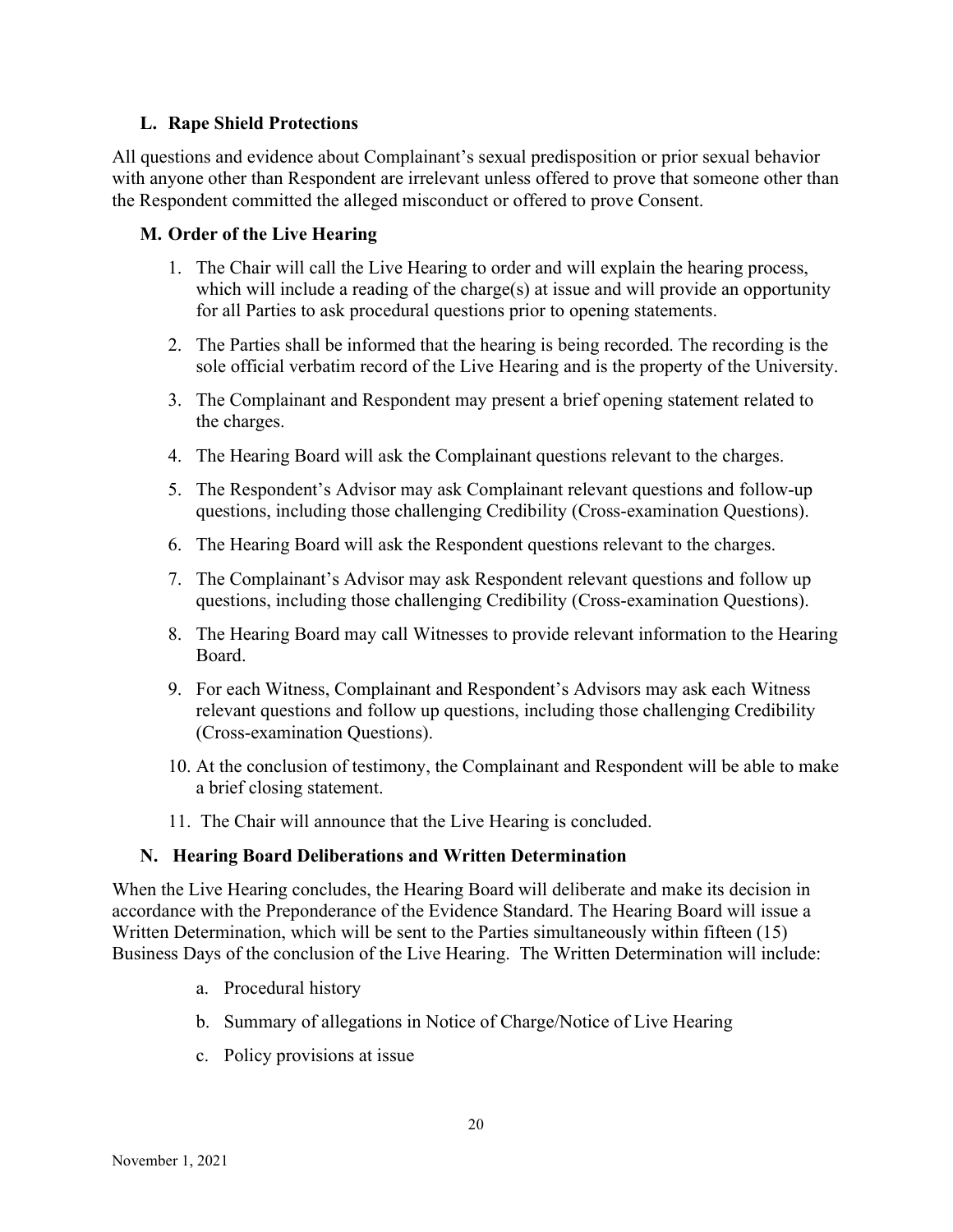- d. Findings of Fact related to each allegation potentially constituting Title IX Sexual Harassment, made by the applicable standard of evidence
- e. Rationale (or evidentiary basis) for the Findings of Fact related to each allegation, which should include an evaluation of the weight or Credibility of admissible, relevant evidence
- f. A determination of whether the conduct found to have occurred violates this Policy (Determination of Responsibility) or not (Determination of No Responsibility)
- g. Rationale (or evidentiary basis) for the Determination of Responsibility or No Responsibility
- h. A statement of any disciplinary sanctions imposed on the Respondent and the rationale for the sanctions
- i. A statement of whether Remedies will be provided to the Complainant, using the phrase: "Remedies designed to restore or preserve equal access to the University's Education Program or Activity will be provided by the University to the Complainant." The nature of such Remedies will not appear in the Written Determination. Remedies that do not directly affect the Respondent will not be disclosed to the Respondent.
- j. Information about how to file an Appeal and how to access the transcript or recording before the time to file an Appeal lapses.

The Title IX Coordinator is responsible for the effective implementation of any Sanctions or Remedies.

### O. Sanctions

## 1. Possible Sanctions

The following sanctions and/or conditions may be imposed following a Determination of Responsibility for a violation of this Policy. The described range of sanctions is required by Federal law under Title IX and the published range is purely for purposes of notice as to the possibility of a range of Remedies and disciplinary sanctions and does not reflect the probability that any particular outcome will occur.

### a. Students

- Expulsion (permanent separation)
- Suspension
- Deferred suspension
- Disciplinary Probation
- Disciplinary probation with deferred removal from the residence halls
- Loss of housing contract
- Residence hall probation
- Conduct warning
- Title IX Sexual Harassment education or other relevant education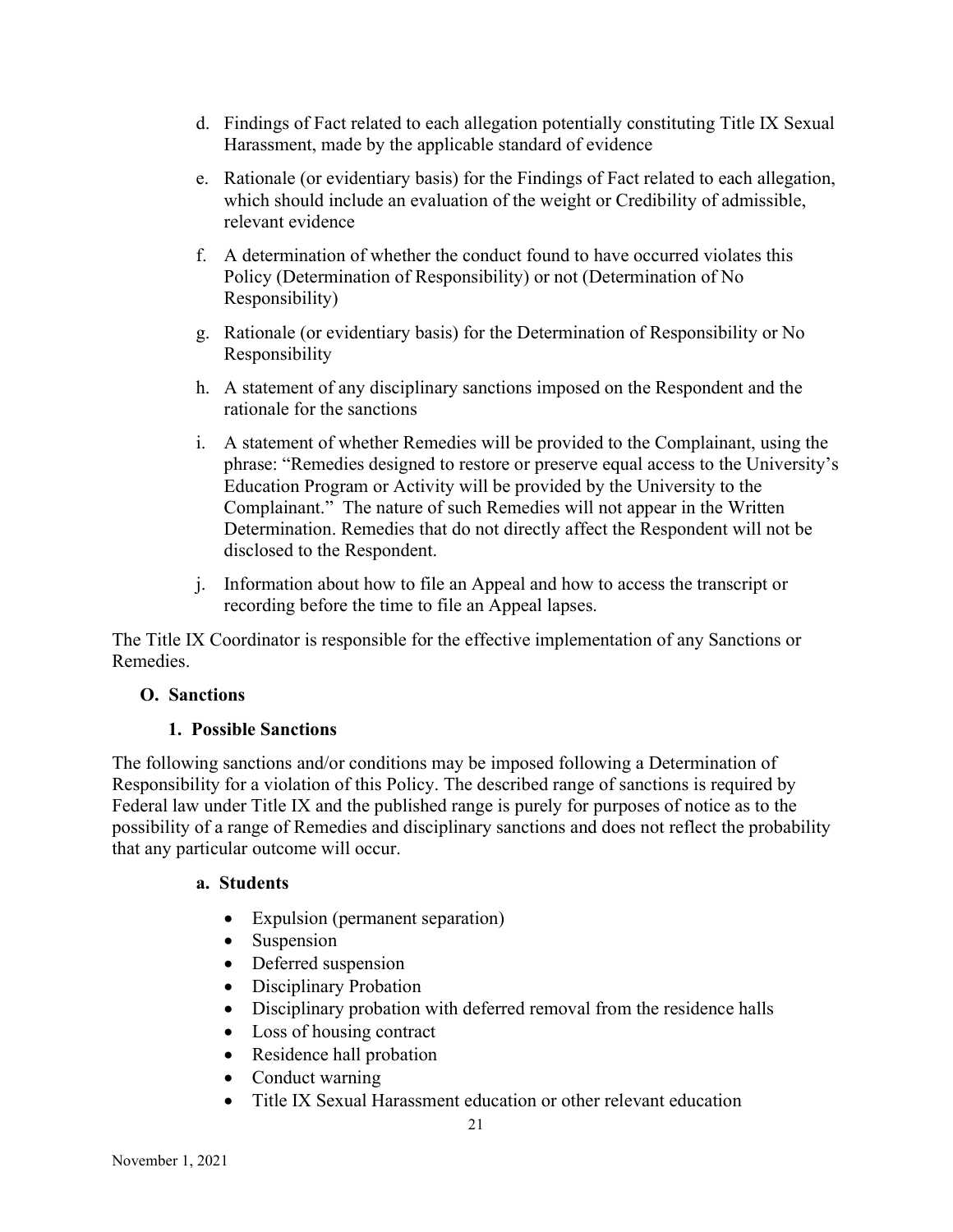- Parent or guardian notification (subject to privacy restrictions)
- Financial restitution
- $\bullet$  Fine
- Community restoration and/or community service
- Loss of campus privileges
- Loss of campus employment and/or opportunities for campus employment
- Withholding records or degree
- Revocation of admission and/or degree
- Bar against registration
- Discretionary action
- Substance abuse education and/or evaluation

### b. Employees

- Termination of employment
- Revocation or denial of tenure
- Suspension
- Demotion
- Progressive discipline
- Warning
- Loss of pay or other pay adjustments
- Job transfer
- Change or restrictions in work location and/or job responsibilities
- Title IX Sexual Harassment education
- Restrictions on the Employee's communications
- Limitations on the Employee's movement in or on the University's campus, programs, and activities

### 2. Factors in Determining Sanctions

In considering the appropriate sanction within the recommended outcomes, the Hearing Board may consider the following factors:

- Respondent's prior disciplinary history;
- How the University has sanctioned similar incidents in the past;
- The nature of the conduct at issue, including whether there was violence;
- The impact of the conduct on the Complainant;
- The impact of the conduct on the University's community, its members or its property;
- Whether the Respondent accepted responsibility;
- Whether the Respondent is reasonably likely to engage in the conduct in the future;
- Any other mitigating or aggravating circumstances, including the University's values; and
- The University's interest in eliminating Title IX Sexual Harassment, preventing its recurrence, remedying its effects, and maintaining an environment free from Title IX Sexual Harassment.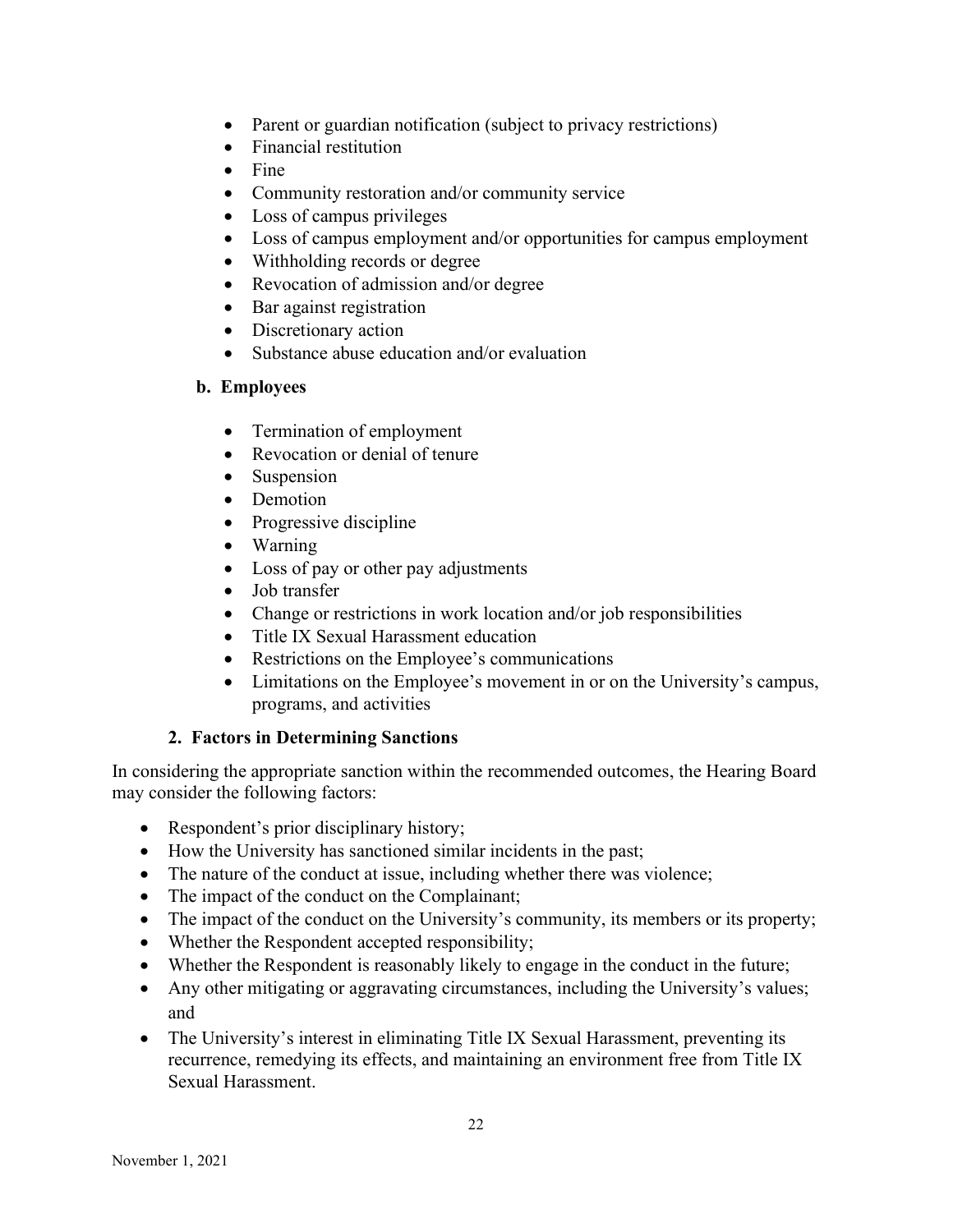Respondent's lack of comprehension that conduct constituting Title IX Sexual Harassment violates the bodily or emotional autonomy and dignity of a victim does not excuse the misconduct, though genuine lack of understanding may, in the University's discretion, factor into the sanction decision.

## 3. Remedial Action

The Hearing Board may consider other remedial actions that may be taken to address and resolve any incident of Title IX Sexual Harassment and to prevent its recurrence, including: strategies to protect the Complainant, Respondent, and any Witnesses from retaliation; counseling for the Complainant or Respondent; other steps to address any impact to members of the campus community; and any other reasonable steps necessary to prevent future occurrences of harassment.

## 4. Failure to Comply with Sanctions.

Failure to comply with the sanctions or conditions imposed by the Hearing Board will result in action under the University's Code of Student Conduct or Governing Documents, as applicable.

The Title IX Coordinator will meet with University officials who will implement sanctions to ensure that sanctions imposed under the Title IX Policy are properly and fully enforced.

# P. Effective Date of the Written Determination and Possible Notice to Parents

The Written Determination becomes final only after the time to file an Appeal has expired or after the Appeal decision has been sent to the Parties. The Written Determination will identify to whom any Appeal must be addressed.

The University reserves the right to notify parents of dependent students when student conduct has resulted in serious disciplinary sanctions.

# XV. Appeals

## A. Filing an Appeal

The Complainant and Respondent have equal rights to appeal. Appeals must be submitted in writing to the Title IX Coordinator within five  $(5)$  business days of the issuance of the Notice of Dismissal or Written Determination that the party seeks to appeal.

## B. Grounds for Appeal

An Appeal is not intended to be a rehearing of the information presented at the Live Hearing. An Appeal may only be based upon one or more of the following grounds:

- 1. Procedural irregularity that affected the outcome of the matter;
- 2. New evidence that was not reasonably available at the time the determination regarding responsibility or dismissal was made, that could affect the outcome of the matter;
- 3. The Title IX Coordinator, Investigator, or Hearing Board had a conflict of interest or bias for or against complainants or respondents generally or the individual Complainant or Respondent that affected the outcome of the matter; and/or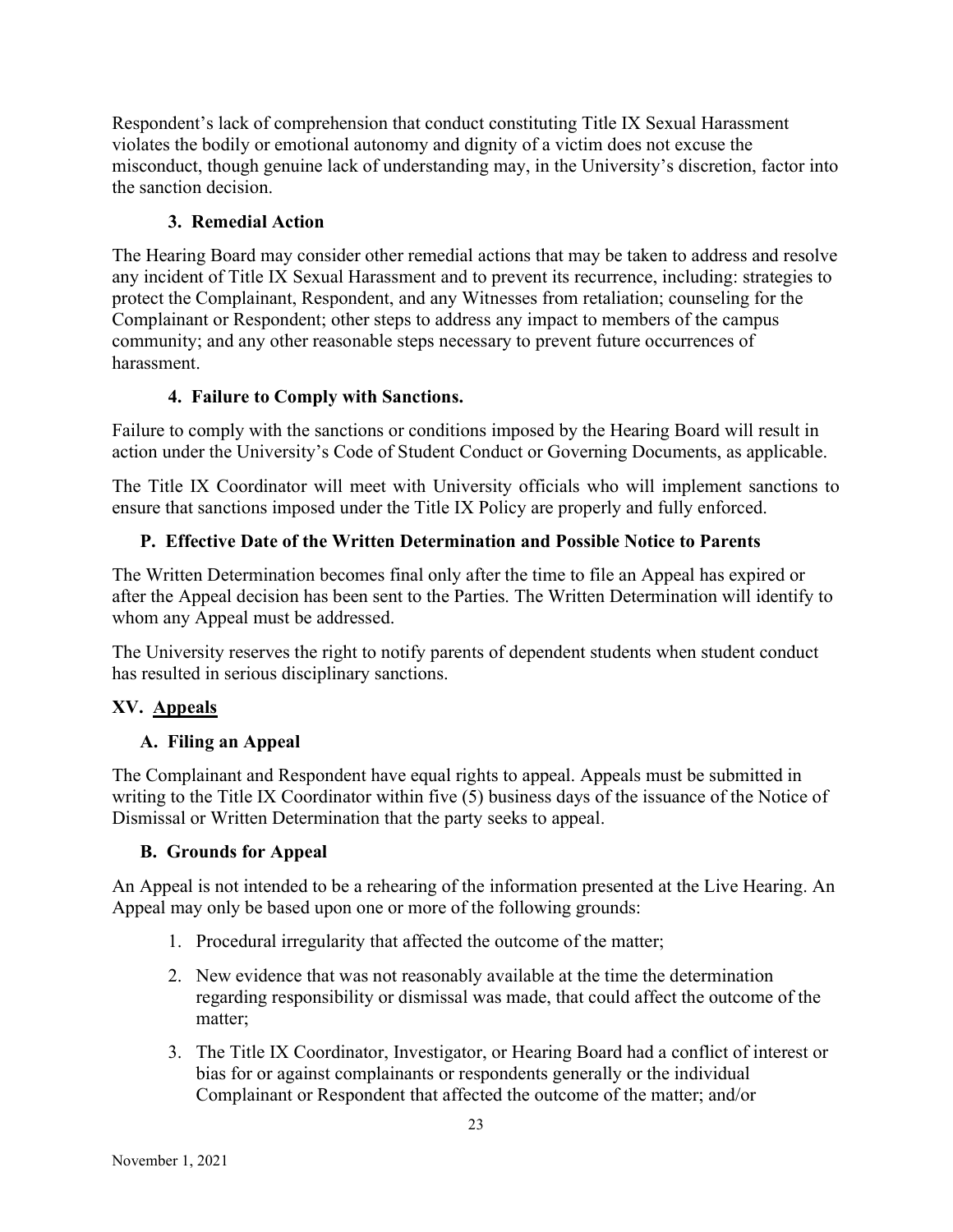4. The sanction imposed is substantially disproportionate to policy violation.

## C. Actions upon Receipt of Appeal

- 1. The Title IX Coordinator shall designate an Appeal Decision-Maker to consider and decide the appeal.
- 2. The Title IX Coordinator will notify all parties with a Notice of Appeal. That notification will include (1) the name of the Appeal Decision-Maker, (2) a copy of the appeal for the non-appealing party's review, and (3) relevant deadlines.
- 3. Upon learning the identity of the Appeal Decision-Maker, the parties may request that the Title IX Coordinator reassign the Appeal Decision-Maker based on reasonable and articulated grounds of bias, conflict of interest, or an inability to be fair and impartial. This must be sent to the Title IX Coordinator with two (2) business days of the Notice of Appeal. If received, the Title IX Coordinator shall determine whether to remove the Appeal Decision-Maker and reassign that responsibility.
- 4. The non-appealing party is entitled to submit a response to the appeal, which must be sent to the Title IX Coordinator within five (5) business days of the Notice of Appeal.
- 5. After the two deadlines above have run, the Appeal Decision-Maker will be provided with (1) the entire case file provided to the Hearing Board, (2) the Hearing Board's written determination, (3) the appeal, and if provided, (4) any response to the appeal.
- 6. The Appeal Decision-Maker must first determine whether the appeal will be accepted, based upon whether one or more of the appeal grounds set forth above has been properly alleged by the Appellant. If not, the Appeal Decision-Maker will send written notification to the parties simultaneously that the appeal has been rejected along with the Appeal Decision-Maker's rationale.
- 7. The Appeal Decision-Maker will then analyze all the materials provided for review. In addition, the Appeal Decision-Maker may also request review of any audio or audiovisual recordings of the Live Hearing. After review, the Appeal Decision-Maker will take one or more of the following actions:
	- a. Uphold or reverse the original finding;
	- b. Increase or decrease the sanction(s); and/or
	- c. Other action as deemed appropriate by the Appeal Decision-Maker.
- 8. The Appeal Decision-Maker will issue a decision on the appeal to all parties involved. Normally, this decision will be made within fifteen (15) business days from the date the appeal was received.

## D. Appeal Decisions are Final

The written decision of the Appeal Decision-Maker shall constitute the University's final action.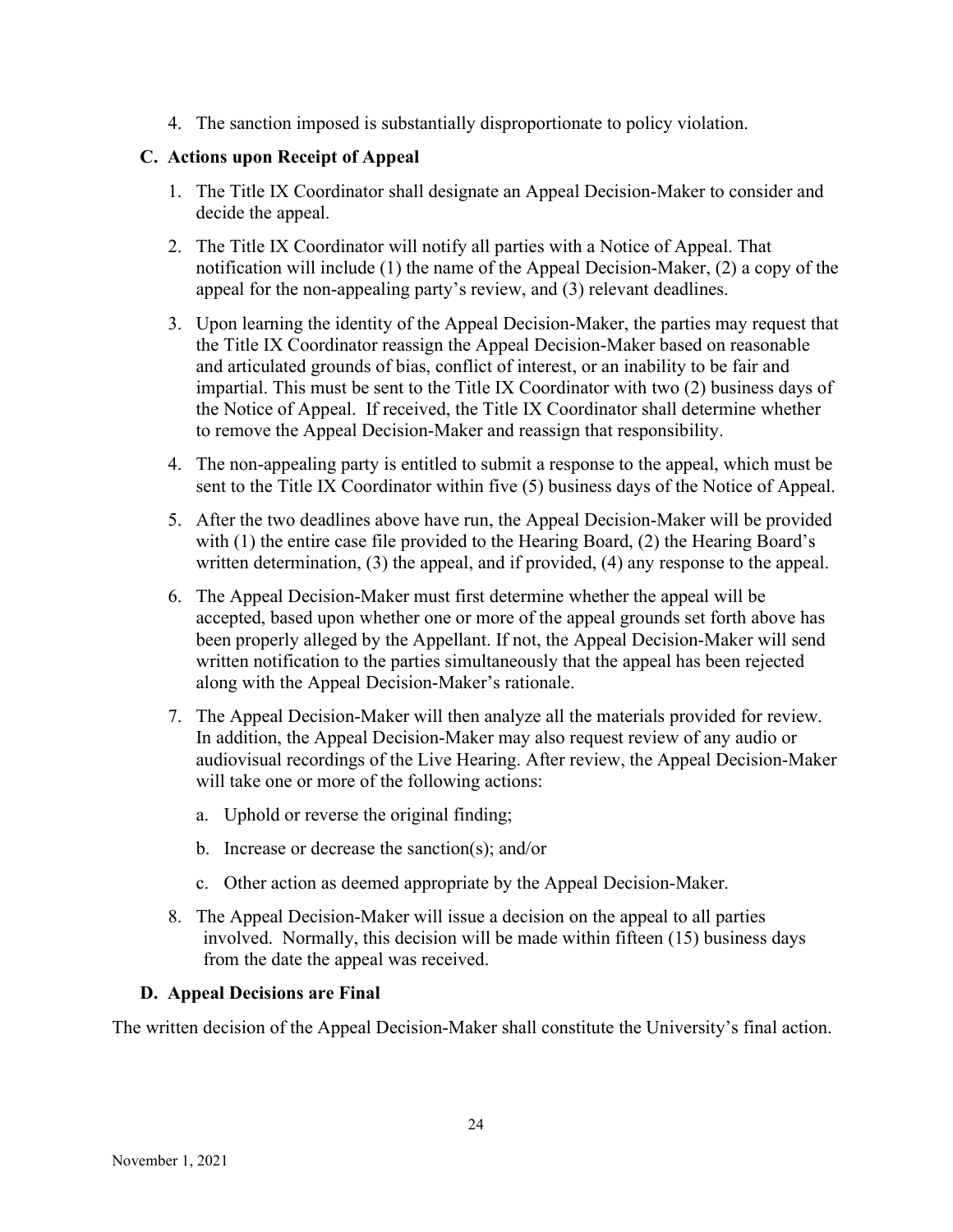### XVI. Informal Resolution

### A. Option for Voluntary Informal Resolution

The University offers a voluntary process for Formal Complaints to be addressed through Informal Resolution. During the Informal Resolution process, a Facilitator will attempt to help the Parties come to an agreement about how to resolve a Formal Complaint. The Informal Resolution process is available at the request of the Complainant and only after a Formal Complaint is filed and before a Determination of Responsibility or No Responsibility is issued.

The Informal Resolution process is not available where a Formal Complaint alleges sexual assault, sexual coercion, violence, or that a University Employee engaged in Title IX Sexual Harassment toward a student or subordinate.

All Parties' participation in the Informal Resolution process must be voluntary. In order to initiate the Informal Resolution process, each Party must sign the "Consent to Informal Resolution Process" form and submit it to the Title IX Coordinator. When all Parties to a Formal Complaint have submitted the consent forms, the University will pause the Grievance Process, including any ongoing investigation or hearing, for a period of fifteen (15) Business Days (unless a shorter or longer time is set by the Title IX Coordinator), to allow the Parties to proceed with the Informal Resolution Process. The time period during which the Grievance Process is paused for the Informal Resolution Process shall not count toward the time periods set forth to conclude the Grievance Process.

### B. Notice Prior to Informal Resolution.

Prior to beginning the Informal Resolution process, the University will provide notice of the allegations of the Formal Complaint and will direct the Parties' attention to the Informal Resolution provisions of this Policy.

## C. Role of the Facilitator

The Facilitator will decide the process and procedures to be used in the Informal Resolution process but shall not take actions inconsistent with this Policy. The Facilitator will treat the Parties fairly and equitably. Each Party may be accompanied by their Advisor during any portion of the Informal Resolution process. The Facilitator may meet with the Parties separately, may share information obtained during the course of any investigation with the Parties, may make suggestions about the terms of an Informal Resolution, and may take other reasonable steps to assist the Parties in determining if they can reach an Informal Resolution. The Facilitator shall not require the Parties to meet together, in-person, unless the Parties agree to do so.

If the Parties reach an agreement to resolve a Formal Complaint informally, the Facilitator shall create a written agreement that lists the terms of the Informal Resolution for the Parties to sign. A Party may withdraw from the Informal Resolution process at any time before they sign a written document agreeing to an Informal Resolution and within 48 hours after the Party signs the written agreement. If a Party timely withdraws from the informal resolution process, then the University shall resume the Grievance Process.

Under no circumstances may the Facilitator be called as a Witness in the Grievance Process.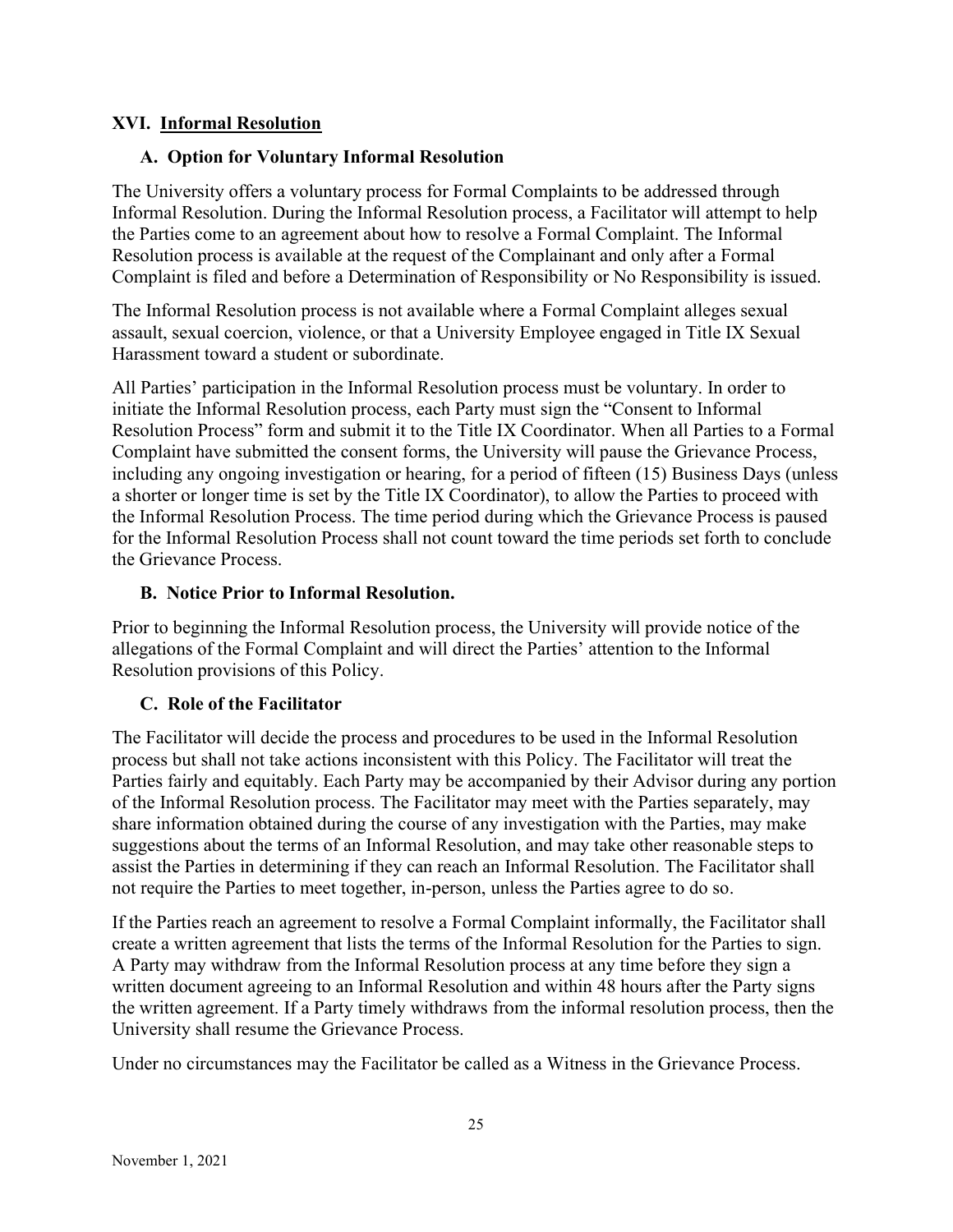## D. Approval of Informal Resolution by Title IX Coordinator

If no Party withdraws from the written agreement within 48 hours, the agreement shall be presented to the Title IX Coordinator for final approval and implementation. The Title IX Coordinator shall give deference to the Parties' agreement but shall not approve an agreement that the Title IX Coordinator determines to be impractical, unduly burdensome, or inconsistent with the University's obligations under this Policy, Title IX, or another applicable law or policy. If the Title IX Coordinator disapproves the Parties' written agreement, the Facilitator and the Parties may agree to modify and resubmit the agreement. If they do not agree to do so and/or do not submit a modified written agreement, then the University shall resume the Grievance Process.

## XVII. Prohibition Against Retaliation

Neither the University nor any other person may retaliate against an individual who has participated or refused to participate in any matter addressed under this Policy. Retaliation includes any action to intimidate, threaten, coerce, or discriminate against an individual (a) for the propose of interfering with any right or privilege secured by Title IX or its implementing regulations; or (b) because the individual has made a Report or Formal Complaint, testified, assisted, or participated or refused to participate in any manner in any investigation, proceeding, or hearing under this Policy. Retaliation is also prohibited against individuals involved in matters that do not arise under this policy but arise out of the same facts or circumstances as a Report or Formal Complaint of sex discrimination or sexual harassment.

# XVIII. Recordkeeping

The University will maintain the records identified in this section of this Policy for a period of seven (7) years. The records maintained shall be kept confidential and not disclosed, except as permitted or required by law. The records may be maintained in paper or digital files.

In connection with each Report and each Formal Complaint, the University will maintain the following records, to the extent they exist:

- documentation of any Report of alleged Title IX Sexual Harassment;
- documentation of any Supportive Measures or if no Supportive Measures are provided, the reasons why and an explanation of how the University's response was not clearly unreasonable;
- the Formal Complaint;
- documentary evidence gathered in the course of an investigation and photographs or descriptions of non-documentary evidence gathered in the course of an investigation;
- written responses of the parties provided prior to the finalization of the investigation report;
- the Investigation Report;
- the audio recording, audiovisual recording, or transcript of any Live Hearing;
- the Written Determination;
- any Appeal and Written Appeal Decision;
- records of the sanctions and/or remedies: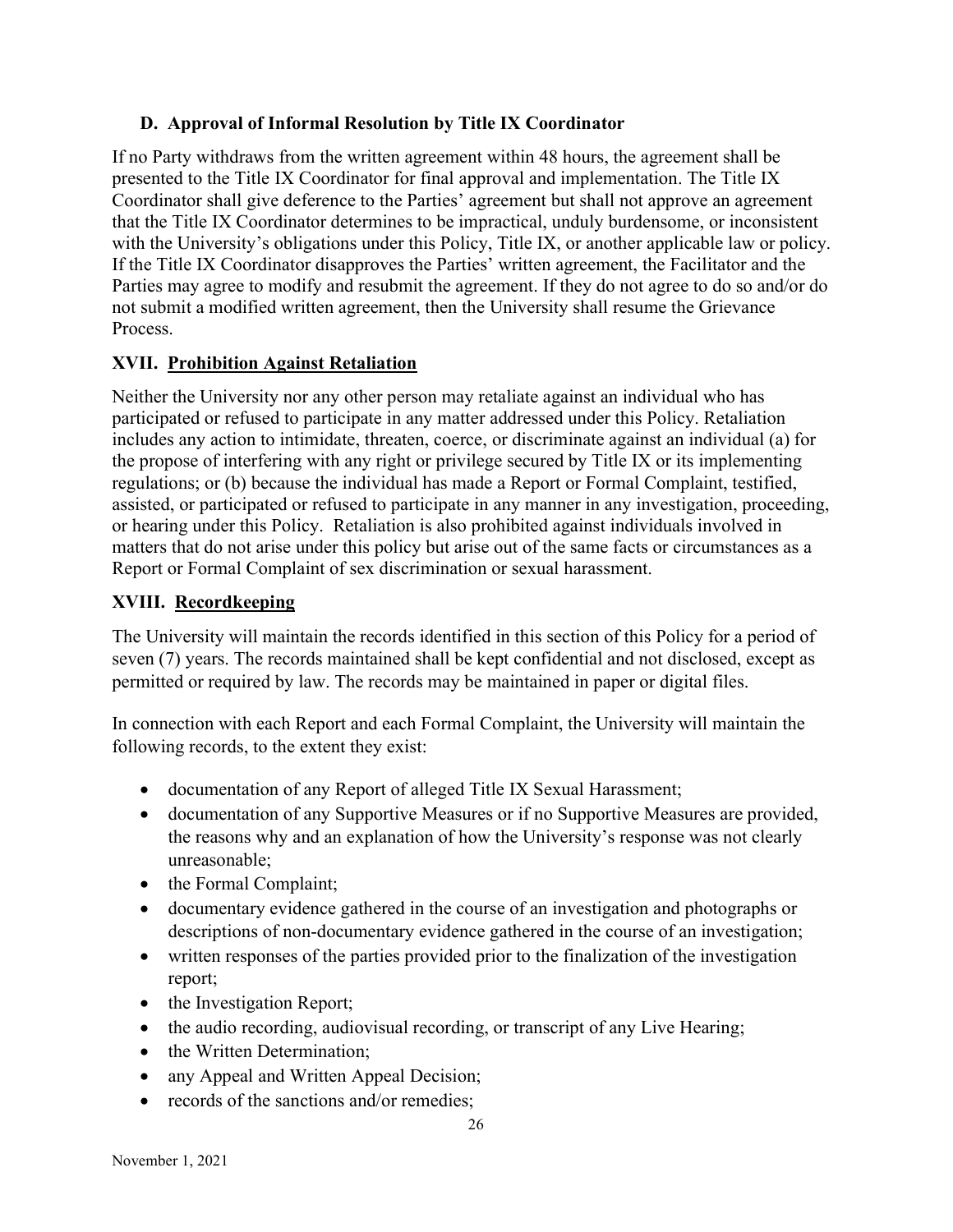- records of any other steps taken to restore or preserve equal access to the University's Education Program or Activity,
- any written agreement of an informal resolution; and
- a statement documenting the basis for the University's conclusion that its response to a report or formal complaint was not deliberately indifferent.

The University shall also maintain all materials used to train its Title IX Coordinators, Investigators, Decision-Makers, and Facilitators and a copy of each version of its Title IX Policy on Sex Discrimination.

## XIX. Modifications to this Policy

This Policy was last revised on November 1, 2021 (rescinding the August 11, 2020 Policy).

This Policy may be modified at any time, during an academic year or otherwise, at the University's discretion or as required by law. University Employees and Students will be notified whenever this Policy is modified.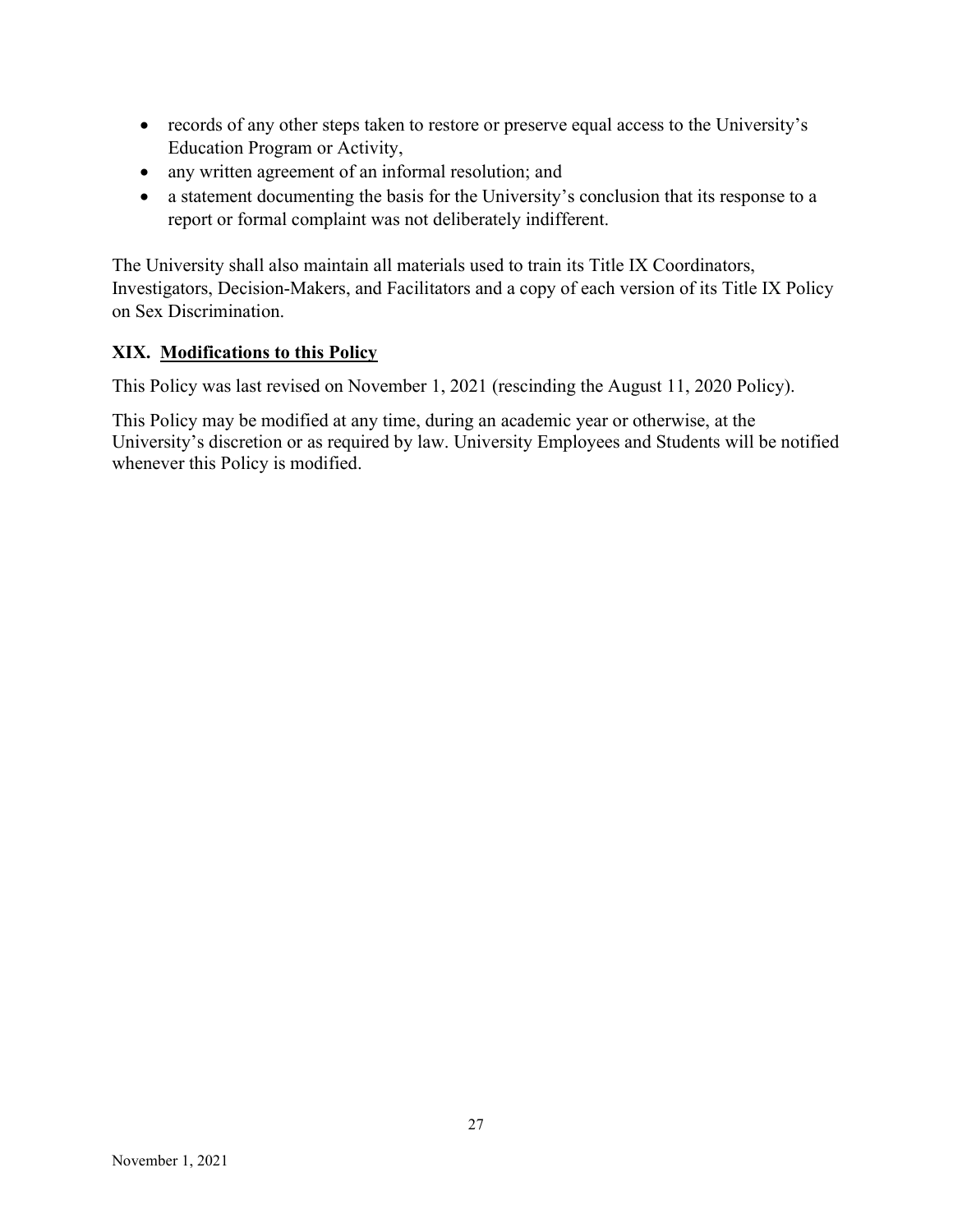### GLOSSARY OF DEFINED TERMS

- Advisor: A person selected by a Complainant or Respondent or appointed by the University to support Complainant or Respondent or a person appointed by the University to ask cross-examination questions if the Party has not selected another Advisor.
- Administrative Leave: Temporary separation from a person's job, with or without pay and benefits intact, as determined by the University and any relevant obligations binding the University.
- Appeal: An objective review of the prior process and outcome unless new evidence must be considered.
- Appeal Decision-Maker: An individual tasked with determining whether an appeal is accepted and deciding the appeal. An Appeal Decision-Maker cannot be the Investigator, the Title IX Coordinator, or members of the Hearing Board.
- Appellant: A person who files an Appeal.
- Business Days: Any day, excluding Saturday, Sunday, and University closures.
- Campus Official: An Employee of the University who has authority to institute corrective measures on behalf of the University.
- Complainant: An individual who is alleged to have been the target of conduct that could constitute Title IX Sexual Harassment under this Policy, whether or not the individual has filed a Formal Complaint.
- Consent: Affirmative Consent is a knowing, voluntary, and mutual decision among all participants to engage in sexual activity. Consent can be given by words or actions, as long as those words or actions create clear permission regarding willingness to engage in the sexual activity. Silence or lack of resistance, in and of itself, does not demonstrate Consent. The definition of Consent does not vary based upon a participant's sex, sexual orientation, gender identity, or gender expression.
	- o Consent to any sexual act or prior consensual sexual activity between or with any Party does not necessarily constitute Consent to any other sexual act.
	- o Consent is required regardless of whether the person initiating the act is under the influence of drugs and/or alcohol.
	- o Consent may be initially given but withdrawn at any time.
	- o Consent cannot be given when a person is incapacitated, which occurs when an individual lacks the ability to knowingly choose to participate in sexual activity. Incapacitation may be caused by the lack of consciousness or being asleep, being involuntarily restrained, or if an individual otherwise cannot Consent. Depending on the degree of intoxication, someone who is under the influence of alcohol, drugs, or other intoxicants may be incapacitated and therefore unable to Consent.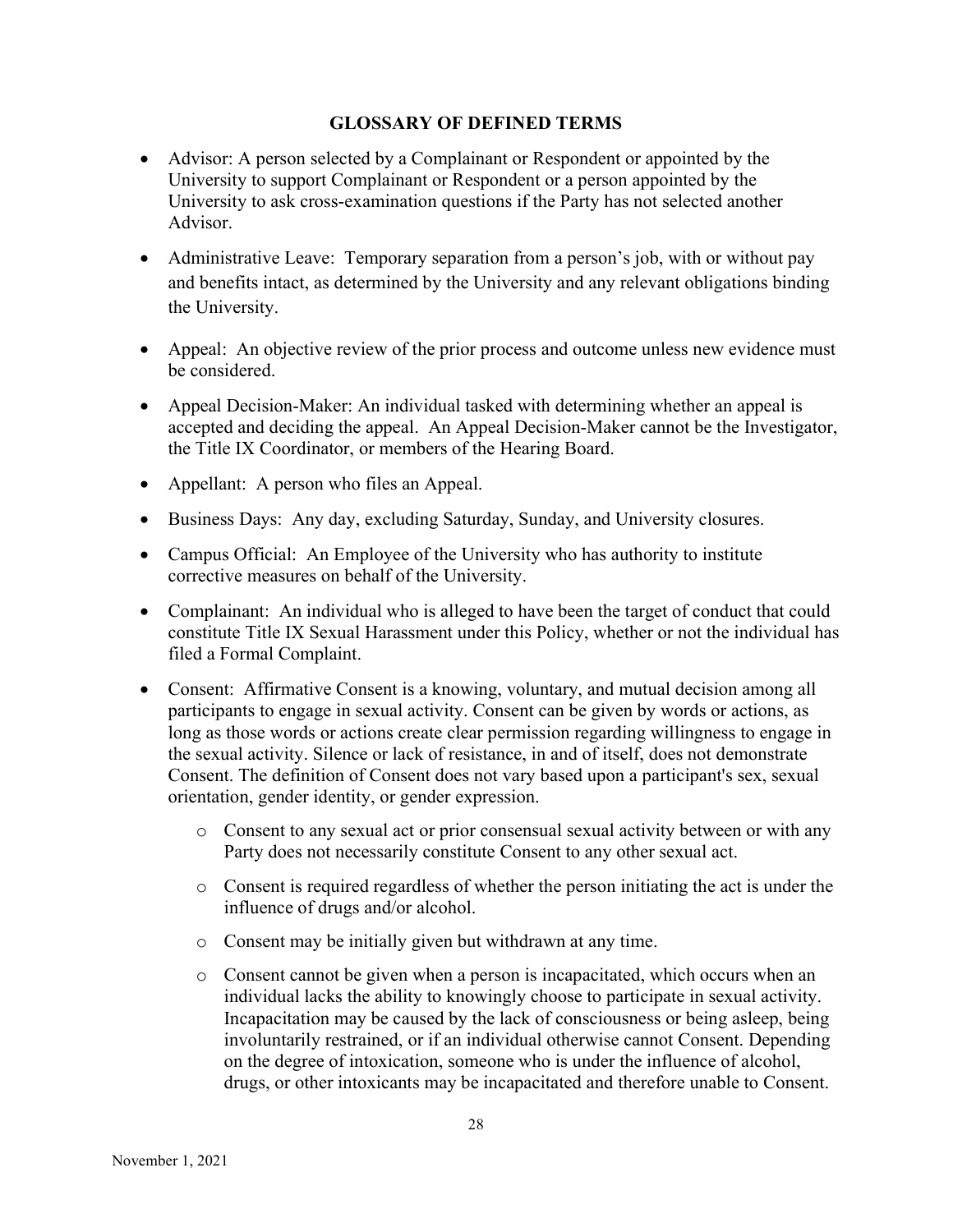- o Consent cannot be given when it is the result of any coercion, intimidation, force, or threat of harm.
- o When Consent is withdrawn or can no longer be given, sexual activity must stop.
- Credibility: The worthiness of belief of information shared by a Party or a Witness.
- Cross-examination Questions: Relevant questions and follow-up questions, including questions challenging Credibility. Cross-examination Questions are intended to give the Parties equal opportunity to meaningfully challenge the plausibility, reliability, Credibility, and consistency of the information provided by the other Party and Witnesses so that the outcome of each individual case is more likely to be factually accurate.
- Dating Violence: Violence committed by a person: (a) who is or has been in a social relationship of a romantic or intimate nature with the victim; and, (b) where the existence of such a relationship shall be determined by (i) the length of the relationship; (ii) the type of relationship; and (iii) the frequency of interaction between the persons involved in the relationship. Title IX requires that the University use this definition, of Dating Violence.
- Decision-Maker: A person or persons designated to conduct Live Hearings, to decide whether or not a violation of this Policy has or has not occurred, to determine disciplinary sanctions and Remedies when a violation has occurred, and/or to decide Appeals. Decision-Makers may or may not be Employees of the University. Decision-Makers are trained on the definition of Title IX Sexual Harassment, the scope of the University's program or activity, the Grievance Process, Relevance, the technology to be used at a hearing, how to conduct hearings and Appeals, and how to serve impartially.
- Determination of Responsibility or No Responsibility: A determination by the Hearing Board regarding whether the conduct of Respondent found to have occurred (the Findings of Fact) violates this Policy.
- Domestic Violence: Violence committed by a current or former spouse or intimate partner of the victim, by a person with whom the victim shares a child in common, by a person who is cohabitating with or has cohabitated with the victim as spouse or intimate partner, by a person similarly situated to a spouse of the victim under the domestic or family violence laws of the state, or by any other person against an adult or youth victim who is protected from that person's acts under the domestic or family violence laws of the state. Title IX requires that the University use this definition of Domestic Violence.
- Education Program or Activity: Locations, events, or circumstances over which the University exercised substantial control over the Respondent and the context in which the conduct allegedly constituting Title IX Sexual Harassment occurred. Education program or Activity includes any building owned or controlled by the University and/or by a student organization that is officially recognized by the University
- Employee: Faculty, staff, administrator, and any other individual employed by the University in any capacity or role, except not including a person who is also enrolled as a full-time student of the University.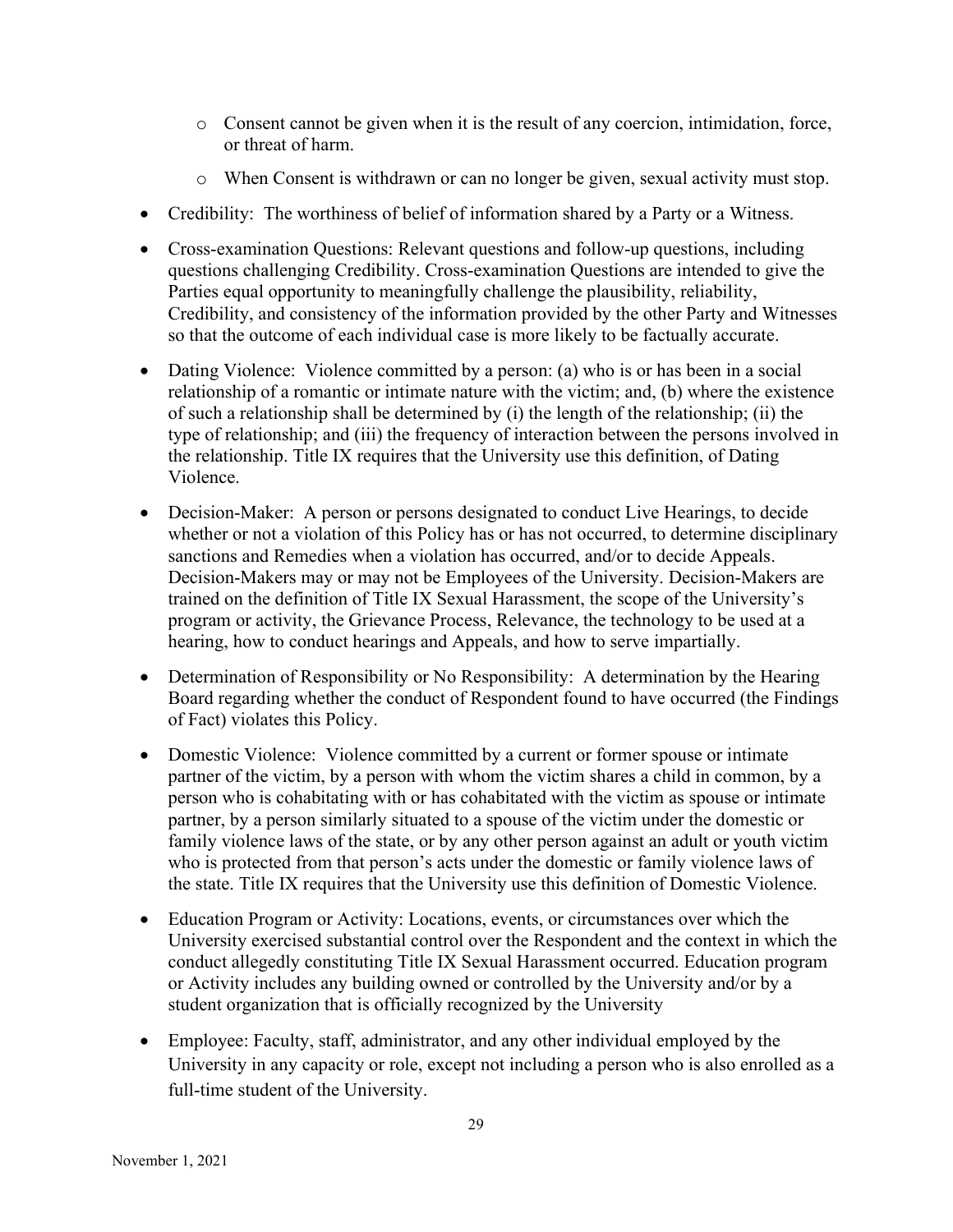- Exculpatory Evidence: Evidence, such as a Statement, tending to excuse, justify, or absolve the alleged fault or responsibility of a Respondent.
- Facilitator: A person or persons designated to facilitate an Informal Resolution of a Formal Complaint. Facilitators may or may not be Employees of the University. Facilitators are trained on the definition of Title IX Sexual Harassment, the scope of the University's program or activity, how to conduct an Informal Resolution process, and how to serve impartially.
- Formal Complaint: A document signed by a Complainant or a Title IX Coordinator alleging Title IX Sexual Harassment against a Respondent and requesting that the allegation(s) be investigated.
- Findings of Fact: A Hearing Board's decision regarding what occurred.
- Grievance Process: The process for investigating and resolving a Formal Complaint.
- Hearing Board: A single Decision-Maker or group of Decision-Makers who conduct the Live Hearing.
- Inculpatory Evidence: Evidence that shows or suggests that a Respondent engaged in the alleged Title IX Sexual Harassment.
- Informal Resolution: A voluntary process that allows the Parties to engage in discussions in an attempt to come to an agreement, subject to approval by the University to resolve a Formal Complaint that does not involve a full investigation, hearing, and/or determination
- Investigator: A person or persons, internal or external to the University, designated by the University to investigate the allegations of a Formal Complaint. An Investigator may also be the Title IX Coordinator but may not be a member of the Hearing Board or the Appeal Decision-Maker. Investigators are trained on the definition of Title IX Sexual Harassment, the scope of the University's program or activity, the Grievance Process, Relevance, how to conduct an investigation, how to create an investigation report, and how to serve impartially.
- Live Hearing: A hearing where all Parties can see and hear each other in real time, whether in the same location or connected via technology.
- Notice of Charge: A notice sent to the Parties detailing the allegations potentially constituting Title IX Sexual Harassment (the charges) and indicating that charges and information gathered during an investigation will proceed to the Grievance Process for evaluation.
- Notice of Dismissal: written notice of the Title IX Coordinator's decision to dismiss a Formal Complaint, including the basis of the decision.
- Notice of Investigation: A written notice to the Parties commencing the Grievance Process.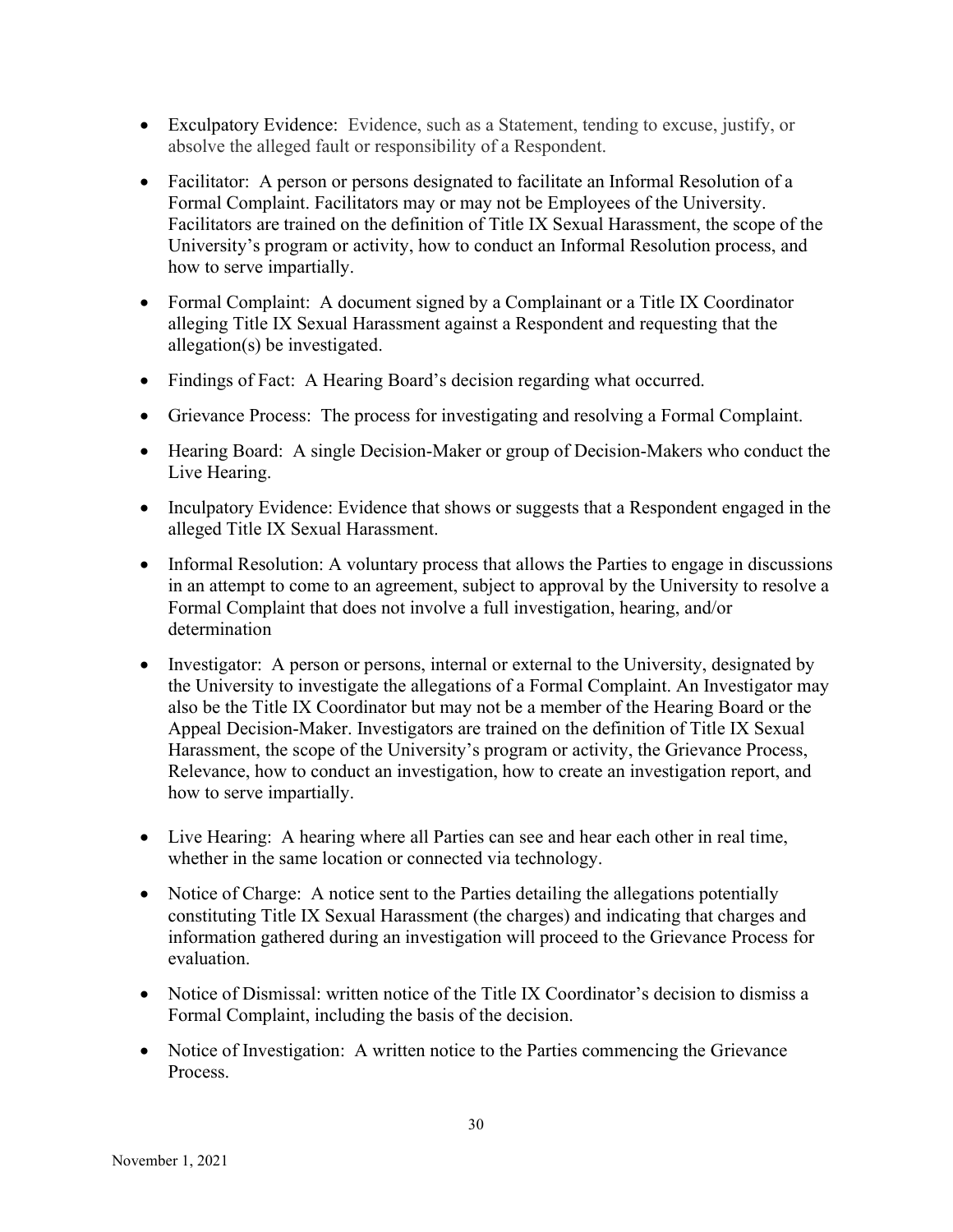- Notice of Live Hearing: The letter sent to the Parties providing notice that allegations falling within the scope of this Policy will proceed to a Live Hearing.
- Party or Parties: Individuals who are Complainants and Respondents in a Grievance Process. When referencing the Complainant, the Respondent may be referred to as the "other Party" and when referencing the Respondent, the Complainant may be referred to as the "other Party."
- Procedural History: A section of the Written Determination describing the procedural steps taken from the receipt of the Formal Complaint through the determination, including notifications to the Parties; the date Respondent received notice of the allegation; the investigation process; and hearings held.
	- o Regarding the description of the investigation process, the Procedural History section should include: which Parties and Witnesses were interviewed and when; site visits; methods used to gather evidence; what type of evidence was reviewed; and the process undertaken to inspect and review the evidence and to disseminate the investigation report, including timelines. The Written Determination should include any actual or perceived procedural issues. For example, if a process was delayed for good cause, that delay should be explained in the Written Determination. Likewise, if the Parties requested that the Investigator follow certain "leads" that the Investigator was not reasonably able to pursue based on a lack of time, resources, or the unavailability of Witnesses, that should be addressed in the timeline.
- Procedural Irregularity: A failure to follow the University's own procedures.
- Rape Shield Protections: Rules that protect Complainants from questions about or submission of evidence regarding the Complainant's sexual predisposition or prior sexual behavior except in very limited circumstances.
- Relevance: Information that is relevant directly relates to the allegations in dispute, and, therefore, is probative of a material fact concerning the allegations. Information that is not relevant includes information protected by a legally recognized privilege; evidence about a Complainant's prior sexual predisposition or prior sexual behavior unless offered to prove that someone other than the Respondent committed the conduct alleged by the Complainant or offered to prove Consent, where Consent is at issue (and it concerns specific instances of sexual behavior with Respondent); any Party's medical, psychological, and similar records unless the Party has given voluntary, written consent; and evidence duplicative of other evidence.
- Remedies: Measures taken by the University following a Determination of Responsibility on the part of Respondent designed to restore or preserve equal access to the University's Education Program or Activity. Remedies may be disciplinary or punitive and may burden the Respondent.
- Report: The submission of information to the Title IX Coordinator or a Campus Official regarding a potential violation of this Policy. A Report is not a Formal Complaint and, therefore, will not be investigated and does not trigger the Grievance Process.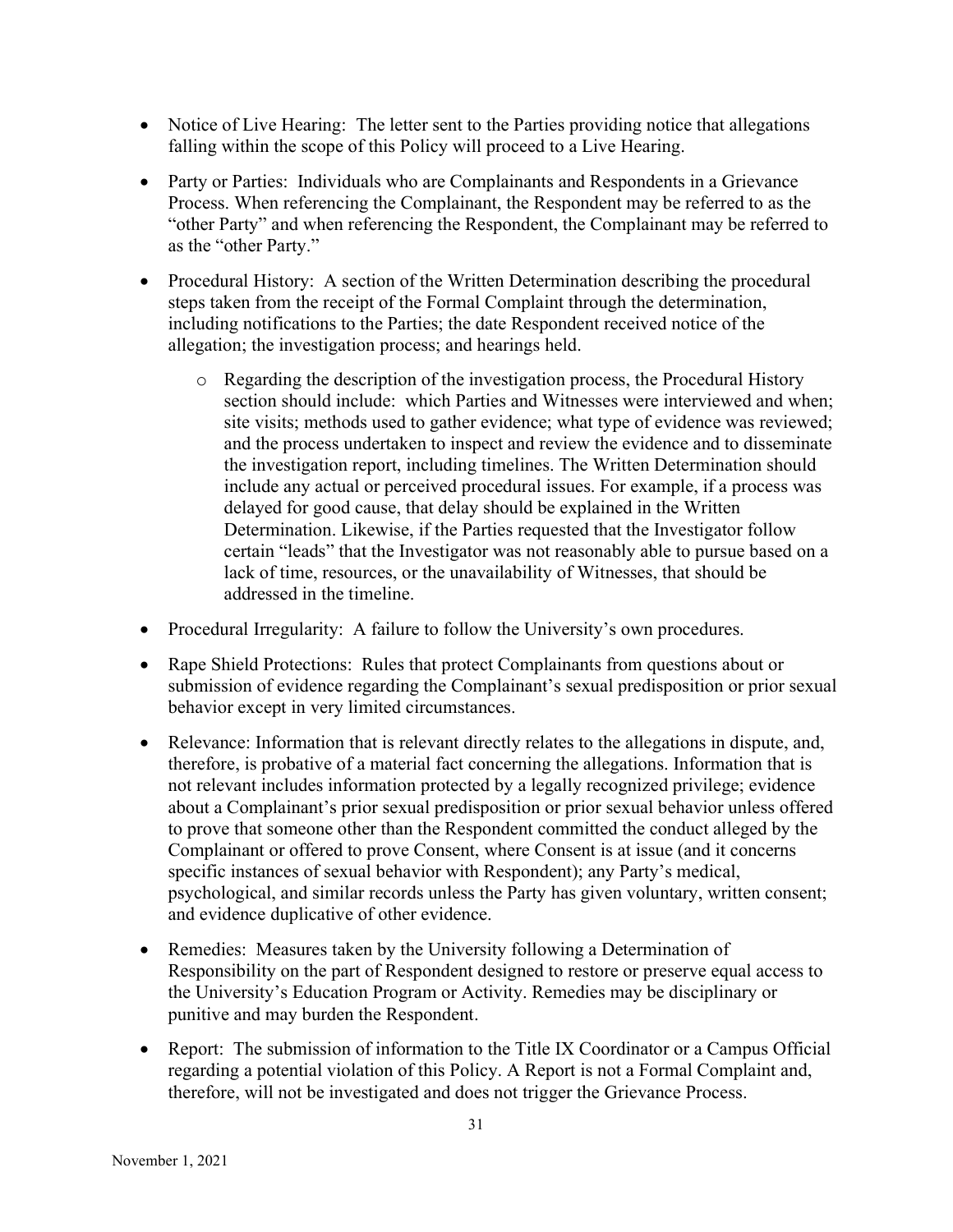- Respondent: Any individual who has been alleged to have engaged in conduct that could violate this Policy.
- Sexual Assault: Any conduct that would constitute a forcible or nonforcible sex offense under the uniform crime reporting system of the Federal Bureau of Investigation. Sexual Assault includes the following prohibited conduct:
	- 1.Rape (Except Statutory Rape) the carnal knowledge of a person, without the Consent of the person, including instances where the person is incapable of giving Consent because of their age or because of their temporary or permanent mental or physical incapacity. "Carnal knowledge" means contact between the penis and the vulva or the penis and the anus, including penetration of any sort, however slight.
	- 2.Sodomy oral or anal sexual intercourse with another person, without the Consent of the person, including instances where the person is incapable of giving Consent because of their age or because of their temporary or permanent mental or physical incapacity.
	- 3.Sexual Assault with An Object to use an object or instrument to unlawfully penetrate, however slightly, the genital or anal opening of the body of another person, without the Consent of the person, including instances where the person is incapable of giving Consent because of their age or because of their temporary or permanent mental or physical incapacity.
	- 4.Fondling touching of the body of another person for the purpose of sexual gratification without the Consent of the person, including instances where the person is incapable of giving Consent because of their age or because of their temporary or permanent mental or physical incapacity.
	- 5.Incest nonforcible sexual intercourse between persons who are related to each other within the degrees wherein marriage is prohibited by law.
	- 6.Statutory Rape nonforcible sexual intercourse with a person who is under the statutory age of consent.

Title IX requires that the University use this definition of Sexual Assault.

- Stalking: engaging in a course of conduct directed at a specific person that would cause a reasonable person to: (a) fear for their safety or the safety of others; or (b) suffer emotional distress. Title IX requires that the University use this definition of Stalking.
- Standard of Evidence: The Standard of Evidence reflects the degree of confidence that a Decision-Maker has in the correctness of the factual conclusions reach. The University will apply the PREPONDERANCE OF EVIDENCE Standard of Evidence to matters within the scope of this Policy.
- Statement: Evidence that constitutes a person's intent to make factual assertions.
- Supportive Measures: Non-disciplinary and non-punitive services that are offered, without fee or charge, by the University on an individualized basis to a Complainant or